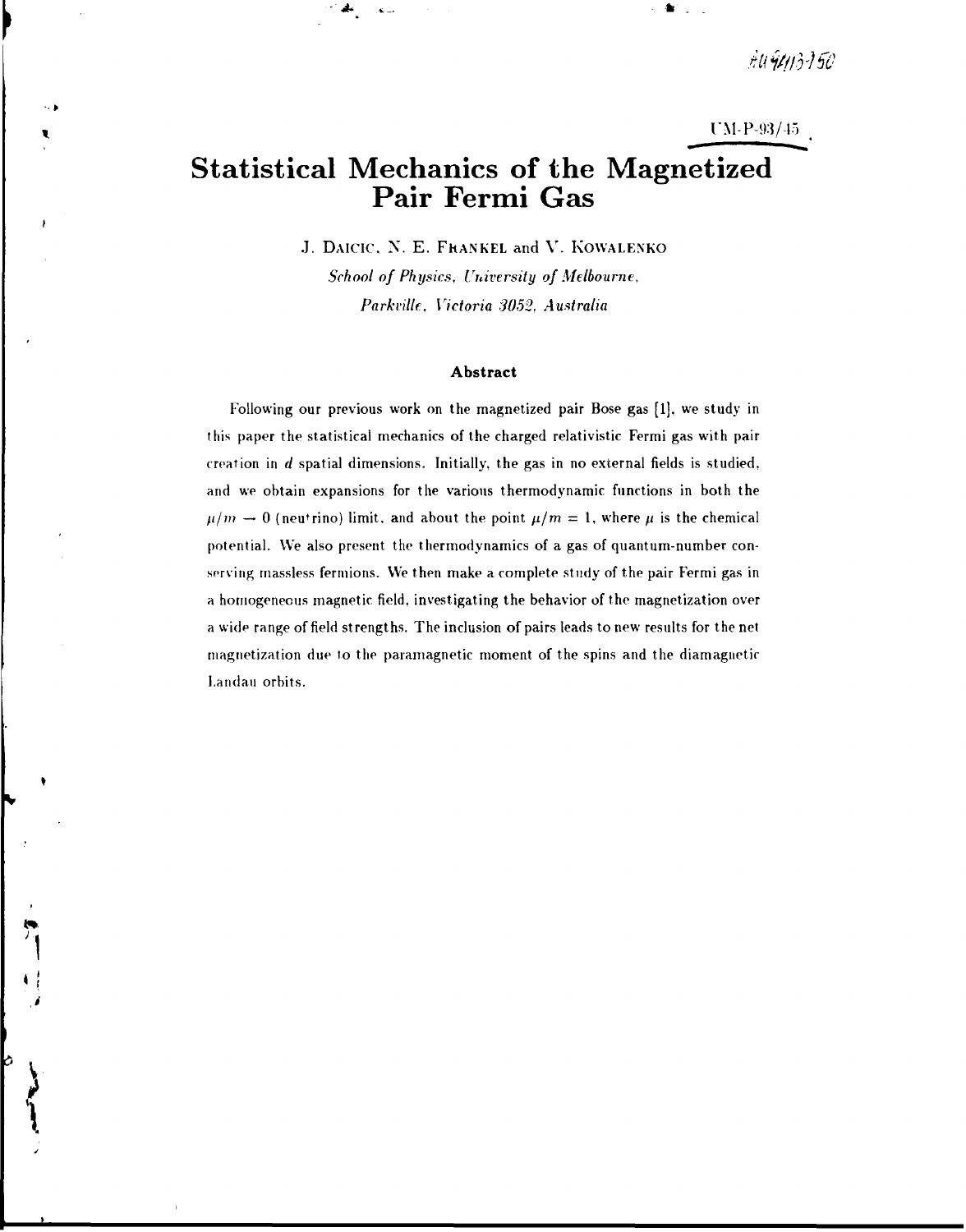# **1 Introduction**

' *•&\** 

1 here are many physical contexts in which the ideal Fermi gas is useful as a model for many-body finite-temperature systems. At low temperatures, where the single-particle energy spectrum can be taken as non-relativistic. the ideal Fermi gas [2] can describe weakly interacting systems such as  ${\rm He}^3$  and electrons in metals [3]. The thermodynamics of this system, both with [4] and without [5] an external magnetic field has been studied by Hore and Frankel in the region where  $z \approx 1$ , where z is the fugacity, corresponding to temperatures near the Fermi temperature *TF-*

Astrophysically. the electron gas in white dwarf stars [2] is at such a density and temperature that the energy spectrum must be given its full relativistic form, and this was also studied by Hore and Frankel [4]. However, at temperatures above pair threshold. as we have seen for the corresponding Bose gas case, the inclusion of antiparticles into the thermodynamics is essential. To this end, we give the full statistical mechanical treatment of the pair Fermi gas in no external fields in Section 2 of this paper.

The high-temperature asymptotic expansion for the thermodynamic potential in odd  $(d = 2l + 1)$  spatial dimensions for the field-free pair Fermi gas has been previously obtained by Actor [6] via the technique of "zeta-function regularization", and by Landsman and van Wcert [7] using a Mellin transform technique, first developed by Haber and Wel don [S], described in full and used extensively in our study of the pair Bose gas. It is again our method of choice for the study of the pair Fermi system, and in tact much of the formulation for the Bose gas carries over readily to the analogous calculation for fermions. We recover the expansions in Refs. [6] and [7] readily, extend them to the case of even  $(d = 2l)$  dimensions, and then use them to find expansions for quantities such as the pressure, entropy, internal energy and specific heat in a region where  $\bar{\mu} \simeq 1$ . This corresponds to an intermediate quantum region, where the Fermi gas is neither degenerate  $(T = 0$  and  $\mu = \epsilon_F$ , where  $\epsilon_F$  is the Fermi energy), nor so hot that it behaves like a gas of neutrinos ( $\bar{\mu} \rightarrow 0$ ). We will show that these expansions are about a temperature ( $T_0$ ) say) which can be directly related to the Fermi temperature. We also find expansions for the specific heat in the  $\overline{\beta} \to 0$ .  $\overline{\mu} \to 0$  neutrino limit.

**1**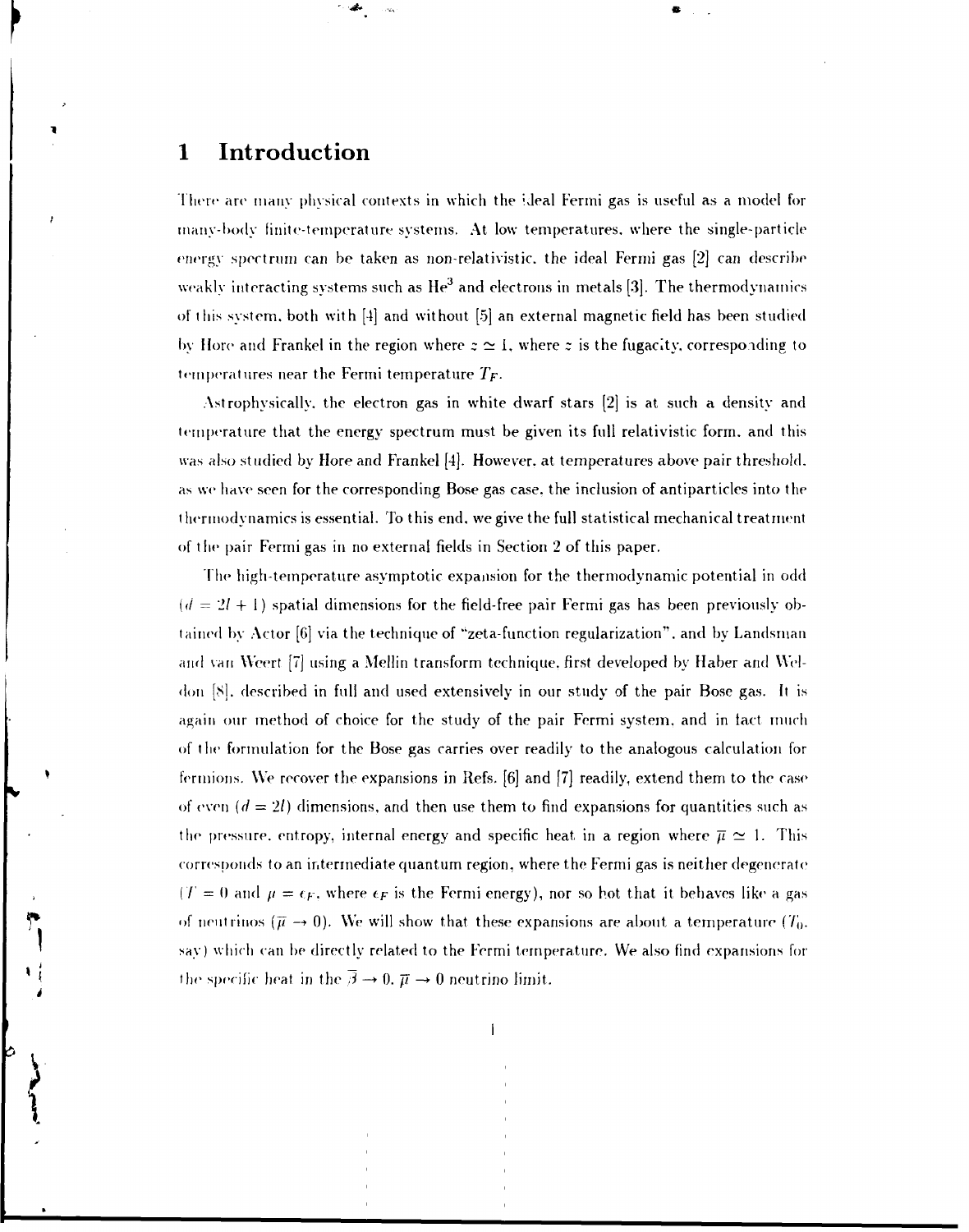1 he "neutrino limit" of the above discussion refers to an infinite-temperature limit of a gas of massive fermions. which has a conserved quantum number, such as electromagnetic  $U(1)$  charge, or lepton number. In the case of fermions, it is also sensible to talk about a gas of massless quantum-number conserving particles (e.g. Dirac neutrinos), where particles and antiparticles remain distinguishable, and it is sensible to assign a finite chemical potential to the system. In contrast, there are no conserved quantum numbers for massless bosons, and so the chemical potential for a gas of them must be zero. Elze, (Jreiner and Rafelski [9] first studied a gas of massless fermions with quantum-number conservation in the context of hot quark matter in a giant MIT bag model for the nucleus. Here, the conserved quantity is baryon number. We review their work, and recover their results for the thermodynamic potential expansions. We point out, however, that their technique for including small-order mass corrections to the thermodynamic potential is flawed, and that the only systematic treatment is one where the full relativistic energy spectrum, containing the rest mass, is included. We also show that when this is done, in the case of fermions, the limit  $m \to 0$  is a sensible one, and recovers the  $m = 0$  results. This is entirely consistent with the boson case, where the lack of conserved quantum numbers for massless bosons means that an  $m\rightarrow 0$  limit on the integrals or asymptotic expansions for the pair Rose gas with finite chemical potential is not sensible, and indeed gives results which are unphysical.

**Jt. 6** 

Our study then proceeds to the magnetized pair Fermi gas. Landau diamagnetism due to orbital motion in the homogeneous field, common to both bosons and fermions, must now in the case of fermions compete with the paramagnetism due to spin. Nonrelativist ically. it is possible to treat these two components of the magnetization separately, however relativistically we must calculate the net macroscopic magnetic moment of the system, in a manner following closely to that previously done for bosons.

Magnetized relativistic fermion systems are important astrophysically in the context of white dwarf and neutron stars. In the case of the latter, the fields on the surface are thought to be of the order of  $10^{13}$  G (see Ref. [10], and references therein). Also. there may be large magnetic fields present when the quark gas forms during heavy-ion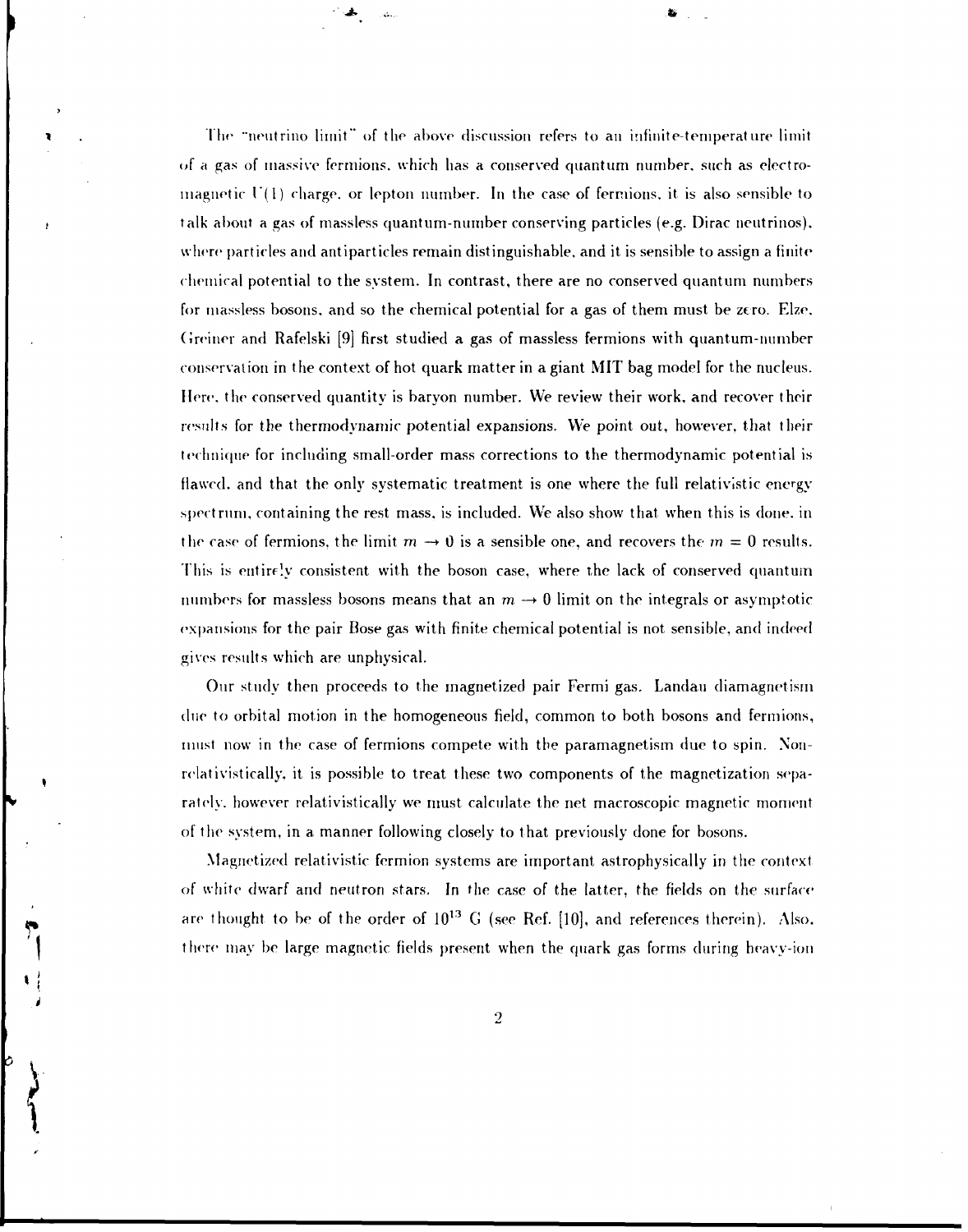collisions at high temperature [11]. rurthermore, the cosmological plasmas present in the early universe, where fields were strong and temperatures high, and which we discussed previously in the context of the pair Bose gas, would have a fermionic component, so again the importance of studying both the magnetized pair Bose and Fermi plasmas in a cosmological scenario is evident.

**\*"• l^U** *~vt^a..* **. .** 

The equation of state of electrons in strong magnetic fields has been calculated by Canuto and Chin [12], as well as the thermodynamics and magnetization of this system. They showed that there is no permanent magnetic moment for an electron gas, and that at low temperatures it is weakly paramagnetic, by studying the "classical" properties of the magnetic moment. The magnetization at tempera'ures above pair threshold remains an open question, and is the topic of study of Section 3 of this paper. We show there that the net magnetization is positive, that is the pair Fermi gas is paramagnetic over a wide range of field strengths and temperatures.

Various authors have studied the magnetization of a gas of relativistic fermions with anomalous magnetic moment. Chiu, Canuto and Fassio-Canuto [13] did this for the electron gas in intense magnetic fields. Delsante and Frankel [10] have studied the statistical mechanics of a relativistic gas of spin-half magnetic moments in a strong magnetic field at  $T = 0$ , where there are no antifermions in equilibrium with the fermions. Chudnovsky [11] investigated a relativistic fermion gas with anomalous magnetic moments at finite temperature, but without including pair production. It is important to note that for real ferniion systems, particularly in the presence of strong fields, that the anomalous moment should be included in the energy spectrum. However, in this paper, we have calculated the magnetization of a generalized pair fermion system without anomalous moments for weak, intermediate and strong fields, giving an indication of the interplay between Landau diamagnetism and the spin paramagnetism on the net magnetization of this system of "natural" fermion moments at finite temperature. The only other authors to study the magnetized pair Fermi gas as such, Miller and Ray [15], do so only in the case of strong fields, limiting their study to a display of the magnetization in its original integral form, and a numerical calculation of this for some region of the parameters of field and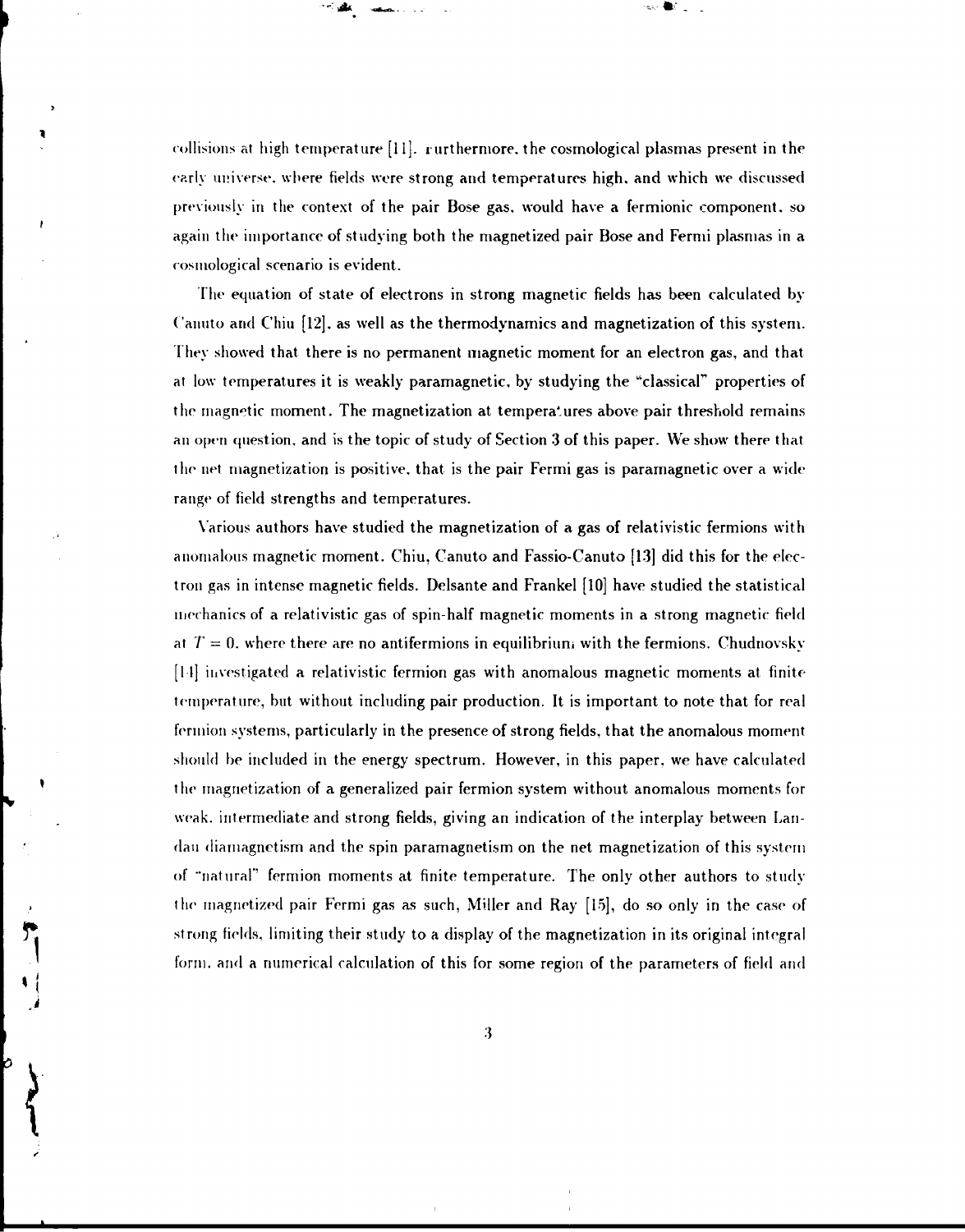charge density. We emphasize that we will go significantly beyond these initial steps, as we did in the case of the magnetized pair Bose gas. to give asymptotic expansions for the magnetization over a wide range of field strengths.

Wherever possible, comparison between the results obtained for fermions and bosons will be made. Whilst the formulation of the statistical mechanics for both systems is remarkably similar, the differences therein reflect closely, sometimes remarkably, the quintessential contrasts between boson and fermion systems, and this we will highlight wherever possible.

# **2 The pair Fermi gas in no external fields**

Obtaining the high-temperature expansions for the thermodynamic potential for the pair Fermi gas in no external fields can be readily done by adapting the Mellin transform method we previously described for free-field Bose gas. Having done this, we find a temperature expansion for the chemical potential around a characteristic temperature *T<sup>0</sup> .*  where  $\bar{\mu}(T_0) = 1$ , and give expansions for the various thermodynamic functions in this region. We then present the thermodynamics in the  $T \rightarrow \infty$  neutrino limit.

## **2.1 High-temperature expansion**

Film Night

*"'-•&* ,afc«.-

The thermodynamic potential for a pair Fermi gas is

$$
\beta \Omega = - \sum_{\mathbf{p}, \sigma} \log \left[ 1 + e^{-\beta (E(p, \sigma) - \mu)} \right] \quad + \quad \mu \to -\mu \quad , \tag{1}
$$

where we have explicitly indicated the sum over spin states with quantum number  $\sigma$ for spin- $\varsigma$  fermions; however  $E(p) = (p^2 + m^2)^{1/2}$  for no external fields. Passing the momentum sums to integrals, and computing the sum over spins, we obtain

$$
\frac{\Omega_d}{(2\varsigma+1) V} = -\frac{2}{\left(4\pi\right)^{d/2} \Gamma\left(\frac{d}{2}\right) \beta} \int_0^\infty dp \, p^{d-1} \log\left[1 + e^{-\beta \left(E(p) - \mu\right)}\right] \quad + \quad \mu \to -\mu \quad . \tag{2}
$$

The procedure for determining the  $\overline{\beta} \ll 1$  expansions for  $\Omega_d$  then follows precisely as in the Bose gas case; the logarithms are expanded, the momentum sums then computed to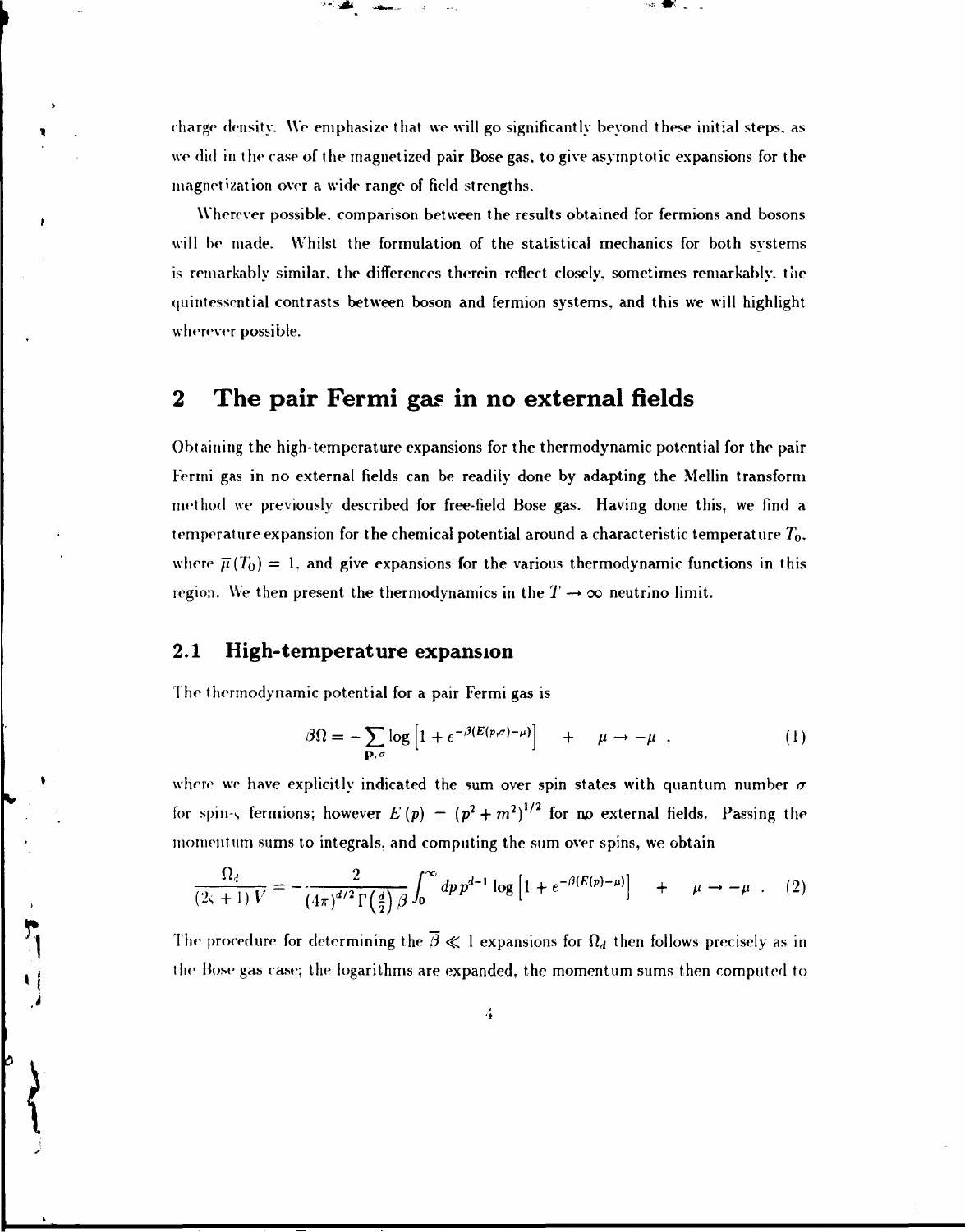give a sum over modified Bessel functions, and in turn the sum given its Mellin integral representation. The Gauss hypergeometric functions appearing therein are then decomposed into components odd and even in  $\bar{\mu}$ , so that only the even terms remain, finally yielding:

$$
\frac{\Omega_d}{(2\varsigma+1)V} = -\frac{m^{d+1}}{2^{d+1}\pi^{(d+1)/2}}\n\times \frac{1}{2\pi i} \int_{c-i\infty}^{c+i\infty} ds \left(\frac{2}{\overline{\beta}}\right)^s \tau(s) \Gamma\left(\frac{s}{2}\right) \Gamma\left(\frac{s-d-1}{2}\right) {}_2F_1\left(\frac{s}{2}, \frac{s-d-1}{2}; \frac{1}{2}; \overline{\mu}^2\right) , \quad (3)
$$

where  $\text{Re } c > d + 1$ , and t<sup>t</sup> e function  $\tau(z)$  is defined as

$$
\tau(z) = \sum_{j=1}^{\infty} \frac{(-1)^{j+1}}{j^z} \,. \tag{4}
$$

for  $\text{Re } z \geq 1$ , and more generally

b

$$
\tau(z) = \left(1 - 2^{1-z}\right)\zeta(z) \quad . \tag{5}
$$

In fact, apart from the sum over spins yielding the degeneracy factor of  $2\varsigma + 1$ , the only difference between (3) and the corresponding Bose gas form is the replacement of  $\zeta(s)$ appearing in the latter with  $\tau(s)$ . This, however, changes the nature of the ensuing asymptotics significantly, as the tau function is analytic everywhere, in contrast to the  $\zeta(z)$ , which has a simple pole at  $z = 1$ .

Developing the  $\bar{\beta} \ll 1$  asymptotic expansion requires calculating the residues of the integrand of (3). For odd dimensions  $(d = 2l + 1)$ , there is a double pole at  $s = 0$ , and simple poles at  $s = 2l + 2 - 2r$  for  $r = 0, 1, 2, ..., l$ , and at  $s = -2q - 2$  for  $q = 0, 1, 2, ...$ The expansion for  $\Omega_{2l+1}$  is then:

$$
\frac{\Omega_{2l+1}}{(2\varsigma+1)V} = -\frac{m^{2l+2}}{2^{2l+1}\pi^{l+1}} \left\{ \sum_{q=0}^{l} \left(\frac{2}{\beta}\right)^{2l-2q+2} \frac{(-1)^q \Gamma(l-q+1)}{\Gamma(q+1)} \right. \\
\left. \times \tau \left(2l - 2q + 2\right)_2 F_1 \left(l - q + 1, -q; \frac{1}{2}; \overline{\mu}^2\right) \right. \\
\left. + \frac{(-1)^l}{\Gamma(l+2)} \left[ \log \left(\frac{\overline{\beta}}{\pi}\right) + \frac{1}{2} \left[\gamma - \psi\left(l+2\right)\right] + (l+1) \overline{\mu}^2 {}_3 F_2 \left(1, 1, -l; \frac{3}{2}, 2; \overline{\mu}^2\right) \right] \right\}
$$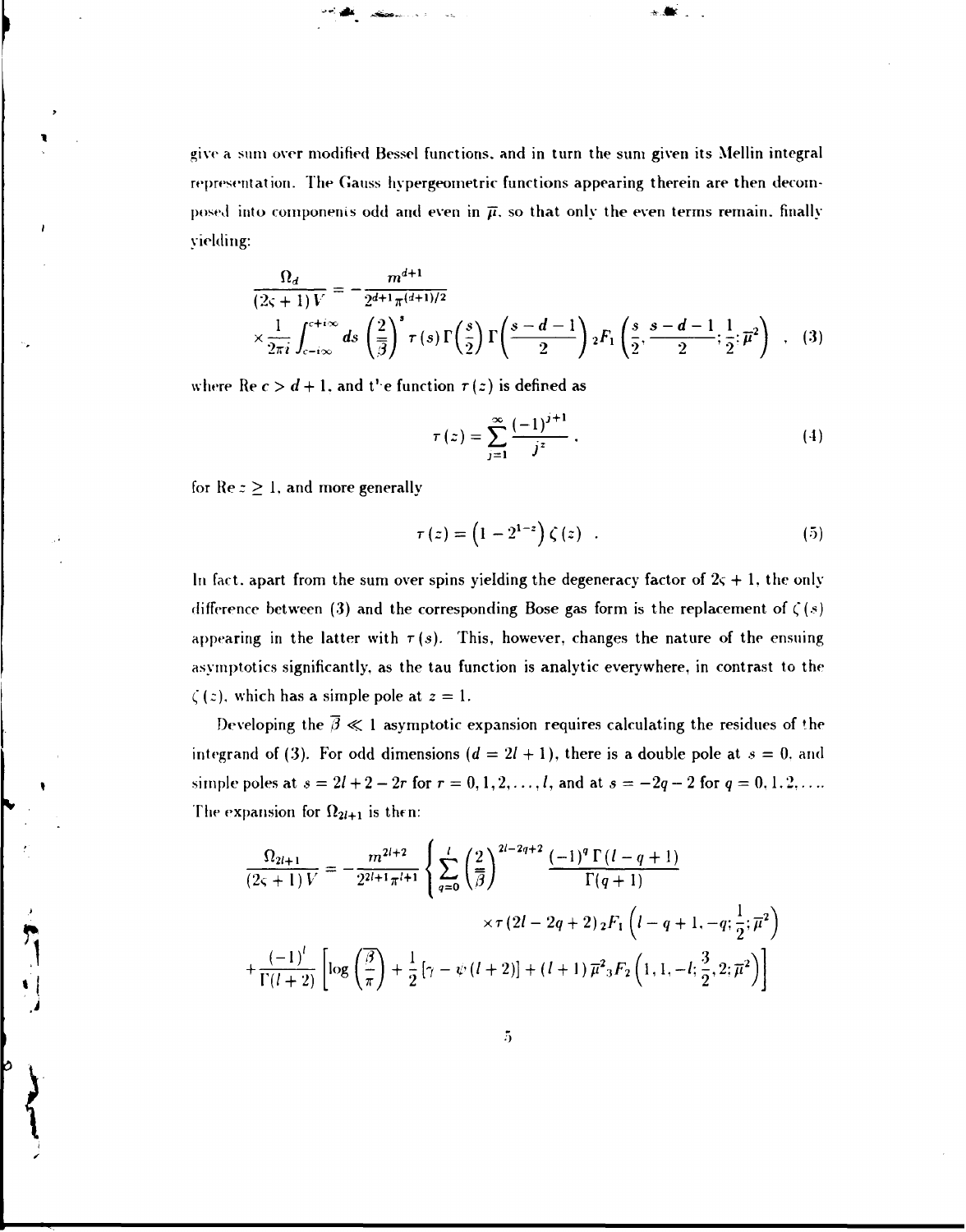$$
+(-1)^{l+1}\sum_{q=1}^{\infty}\left(\frac{\overline{3}}{4\pi}\right)^{2_{i}}\frac{(-1)^{q} \tau(2q+1)\Gamma(2q+1)}{\Gamma(q+1)\Gamma(l+q+2)}{}_{2}F_{1}\left(-q,-q-l-1;\frac{1}{2};\overline{\mu}^{2}\right)\Biggr\}.
$$
\n(6)

 $\sim 30$ 

This result has been previously obtained by Actor [6] and Landsman and van Weert [7].

در و

In even  $(d = 2l)$  dimensions, the integrand of (3) has simple poles at  $s = 0$  and at  $s = 2l - 2q + 1$  for  $q = 0, 1, 2, \ldots$  Calculating residues gives

$$
\frac{\Omega_{2l}}{(2\varsigma+1)V} = -\frac{m^{2l+1}}{2^{2l}\pi^{l+1/2}} \left\{ \frac{(-1)^{l+1}\pi}{2\Gamma(l+\frac{3}{2})} + \sum_{q=0}^{\infty} \left( \frac{2}{\beta} \right)^{2l-2q+1} \frac{(-1)^q \Gamma(\frac{2l+1-2q}{2})}{\Gamma(q+1)} \tau (2l-2q+1) {}_{2}F_1 \left( \frac{2l-2q+1}{2}, -q; \frac{1}{2}; \overline{\mu}^2 \right) \right\} \tag{7}
$$

The corresponding charge-density expansions are:

 $\overline{ }$ 

$$
\frac{\rho_{2l+1}}{2\zeta+1} = \frac{\overline{\mu}m^{2l+1}}{2^{2l-1}\pi^{l+1}} \left\{ \sum_{q=1}^{l} \left( \frac{2}{\overline{\beta}} \right)^{2l-2q+2} \frac{(-1)^{q+1}}{\Gamma(q)} \Gamma(l-q+2) \right. \\ \times \tau \left( 2l - 2q + 2 \right) {}_{2}F_{1} \left( l - q + 2, 1 - q; \frac{3}{2}; \overline{\mu}^{2} \right) \\ + \frac{(-1)^{l}}{2\Gamma(l+1)} \left[ {}_{3}F_{2} \left( 1, 1, -l; \frac{3}{2}, 2; \overline{\mu}^{2} \right) - \frac{l\overline{\mu}^{2}}{3} {}_{3}F_{2} \left( 2, 2, 1 - l; \frac{5}{2}, 3; \overline{\mu}^{2} \right) \right] \\ + \sum_{q=1}^{\infty} \left( \frac{\overline{\beta}}{4\pi} \right)^{2q} \frac{(-1)^{q+l+1} \tau (2q+1) \Gamma(2q+1)}{\Gamma(q) \Gamma(l+q+1)} {}_{3}F_{2} \left( -q - l, 1 - q; \frac{3}{2}; \overline{\mu}^{2} \right) \right\} , \qquad (8)
$$

and

i

þ

 $\lambda$ 

$$
\frac{\rho_{2l}}{2\varsigma+i} = \frac{\overline{\mu}m^{2l}}{2^{2l-2}\pi^{l+1/2}} \left\{ \sum_{q=1}^{\infty} \left( \frac{2}{\overline{\beta}} \right)^{2l-2q+1} \frac{(-1)^{q+1}}{\Gamma(q)} \Gamma\left(\frac{2l-2q+3}{2}\right) \right. \\
\left. \times \tau \left( 2l - 2q + 1 \right) {}_{2}F_{1} \left( \frac{2l-2q+3}{2}, 1-q; \frac{3}{2}; \overline{\mu}^{2} \right) \right\}.
$$
\n(9)

We note that the above asymptotic expansions are relatively much simpler forms than their boson counterparts. Mathematically, this is due to the absence of the Riemann zeta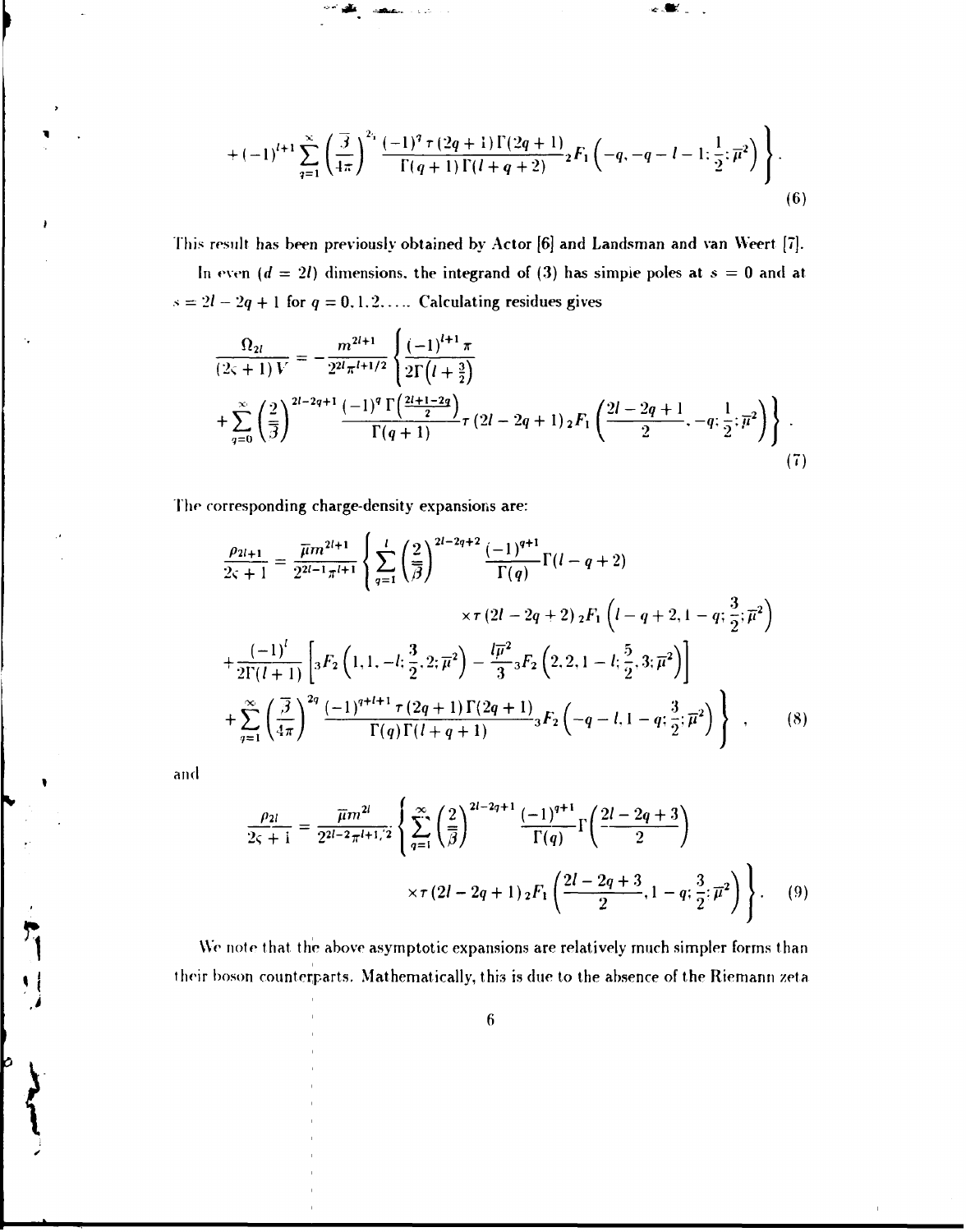function pole. This in turn can be traced back to the original form for the fermionic integrals (2). In the Bose gas case, these were seen to have a branch-point at  $\bar{\mu} = 1$ . This determined the analytic behavior of the asymptotic expansions for the thermodynamic functions (such as the charge density), the branch-cut terms arising from the zeta function pole in the Mellin integral representation for the thermodynamic potential. Hence, the physical phenomenon of Bose-Einstein condensation was seen to be mathematically depicted by the analytic properties, in particular the singularity structure, of the Riemann zeta function. In the fermionic case, there is no branch-cut behavior in the original integrals, and the thermodynamic potential is analytic, due to the fact that the tau function appearing in the Mellin integral representation is entire. Again, this is the mathematical manifestation of the physical fact that fermions do not undergo a phase transition.

### **2.2 Thermodynamics in an intermediate quantum region**

Whilst there is no phase transition for fermions, we are still able to give useful expansions for the thermodynamic functions in a region away from both the degenerate  $(T=0)$ and neutrino  $(T \to \infty)$  limits. We choose to do expansions around a characteristic temperature  $T_0$  (with the condition  $T_0\gg m$ ), which corresponds to  $\overline{\mu}=1.$  We will show- $^{\rm l}$ ater how  $T_{\rm 0}$  can be related to the Fermi temperature  $T_F.$  Whilst in the Bosc case we were preoccupied with the nature of the phase transition, the absence of critical behavior for fermions means that we can pay some attention to the full gamut of thermodynamic functions, obtainable from *Q* as demonstrated in Section 2 of [1].

#### 2.2.1  $d = 1$

**- • \*** 

Using (8) for  $l = 0$  to find an expansion for the chemical potential around  $T_0$ , we obtain

*I* 

$$
\overline{\mu} = 1 - 2\tau(3) \frac{\overline{\beta}_0}{\left(4\pi\right)^2} \left\{2t - 3t^2 + \mathcal{O}\left(t^3\right) + \ldots\right\} \quad . \tag{10}
$$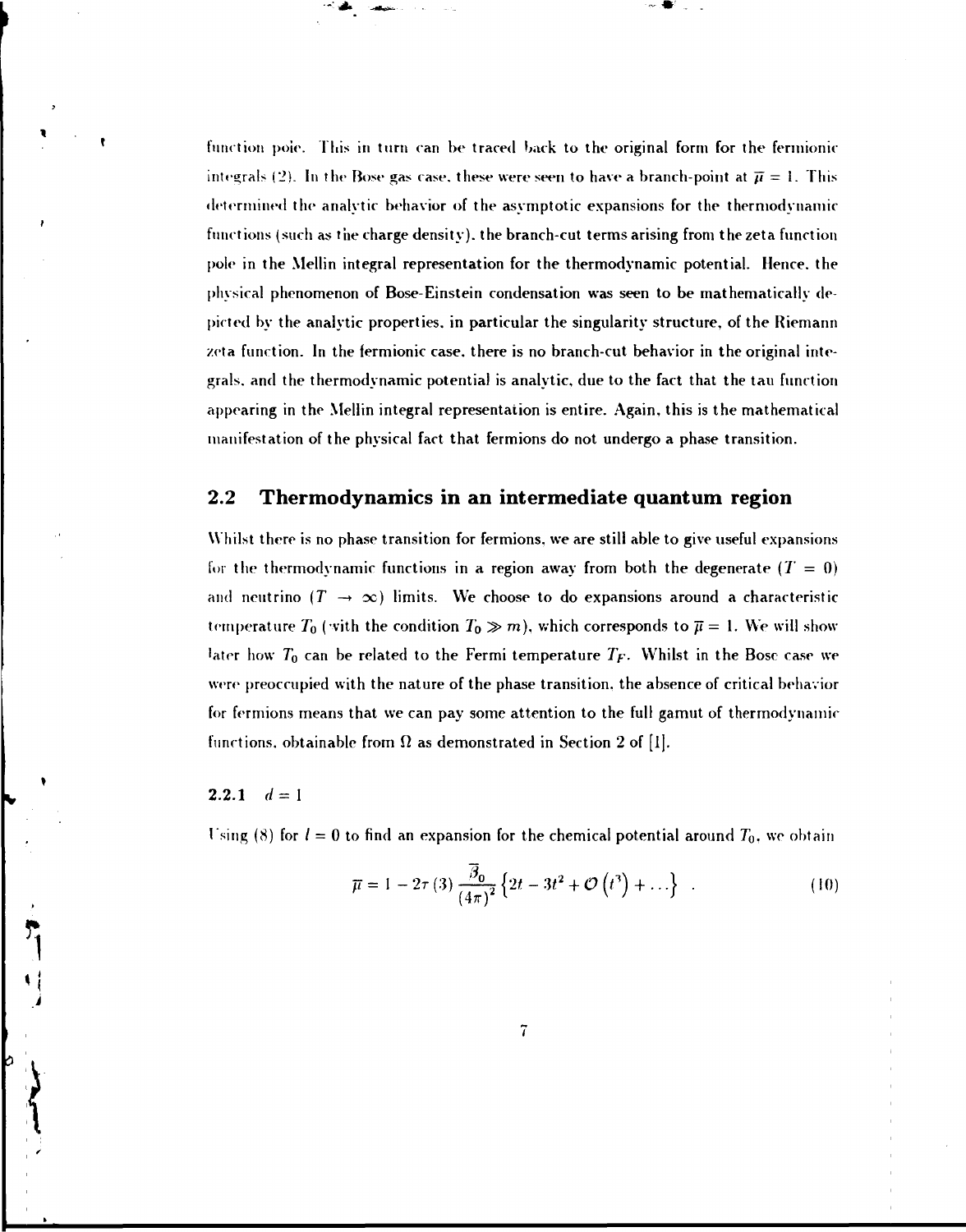This then allows us to give expansions tor the various thermodynamic functions, such as pressure  $(P)$ , entropy  $(S)$ , internal energy  $(U)$  and specific heat  $(c_V)$ :

**•' \* .-\*-= . -\*-\*:** 

$$
\frac{P}{(2\varsigma+1)V} = \frac{m^2}{2\pi} \left\{ \frac{\pi^2}{3\overline{\beta}_0^2} (1+2t) + \log\left(\frac{\overline{\beta}_0}{\pi}\right) - \gamma - \frac{1}{2} - t + \tau(3) \left(\frac{\overline{\beta}_0}{4\pi}\right)^2 (5-2t) + \mathcal{O}\left(\overline{\beta}_0^4\right) + \dots \right\} + \mathcal{O}\left(t^2\right) + \dots (11)
$$

$$
\frac{S}{(2\varsigma+1)V} = \frac{m}{2\pi} \left\{ \frac{2}{3} \frac{\pi^2}{\bar{\beta}_0} (1+t) - \bar{\beta}_0 (1-t) -\frac{5\tau (3)}{8\pi^2} \bar{\beta}_0^3 (1-3t) + \mathcal{O}(\bar{\beta}_0^5) + \dots \right\} + \mathcal{O}(t^2) + \dots (12)
$$

$$
\frac{U}{(2\varsigma+1)V} = \frac{m^2}{2\pi} \left\{ \frac{\pi^2}{3\overline{\beta}_0^2} (1+2t) + \log\left(\frac{\pi}{\overline{\beta}_0}\right) + \gamma + \frac{3}{2} - t + 15\tau (3) \left(\frac{\overline{\beta}_0}{4\pi}\right)^2 (1-2t) + \mathcal{O}\left(\overline{\beta}_0^4\right) + \dots \right\} + \mathcal{O}\left(t^2\right) + \dots (13)
$$
  

$$
\frac{c_V}{2\varsigma+1} = \frac{m}{2\pi} \left\{ \frac{2}{3} \frac{\pi^2}{\overline{\beta}_0} (1+t) + \overline{\beta}_0 (1-t) \right\}
$$

$$
-\frac{15\tau (3)}{8\pi^2}\overrightarrow{\beta_0} (1-3t) + \mathcal{O}\left(\overline{\beta}_0^5\right)+\ldots\bigg\} + \mathcal{O}\left(t^2\right)+\ldots \qquad (14)
$$

## **2.2.2**  $d \ge 2$

 $\mathbf{I}$ 

þ

Expansions for the chemical potential and the thermodynamic functions can be readily generalized, to the first few terms, so that they are applicable for all  $d \geq 2$ . From (8) and (9) we find the  $\overline{\mu}$ -expansion

$$
\overline{\mu} = 1 - (d - 1)t + \frac{1}{2}d(d - 1)t^2 + \mathcal{O}(t^3) + \dots \tag{15}
$$

and the thermodynamic functions are given by

$$
\frac{P}{(2\varsigma+1)V} = \frac{m^{d+1}}{2^d \pi^{(d+1)/2}} \left\{ \tau (d+1) \Gamma \left( \frac{d+1}{2} \right) \left( \frac{2}{\beta_0} \right)^{d+1} \left[ 1 + (d+1) t \right] \right\} + (d-2) \left( \frac{2}{\beta_0} \right)^{d-1} \left[ 1 - \frac{d(d-1)}{d-2} t \right] + \mathcal{O} \left( \overline{\beta}_0^{\alpha} \right) + \dots \right\} + \mathcal{O} \left( t^2 \right) + \dots \quad (16)
$$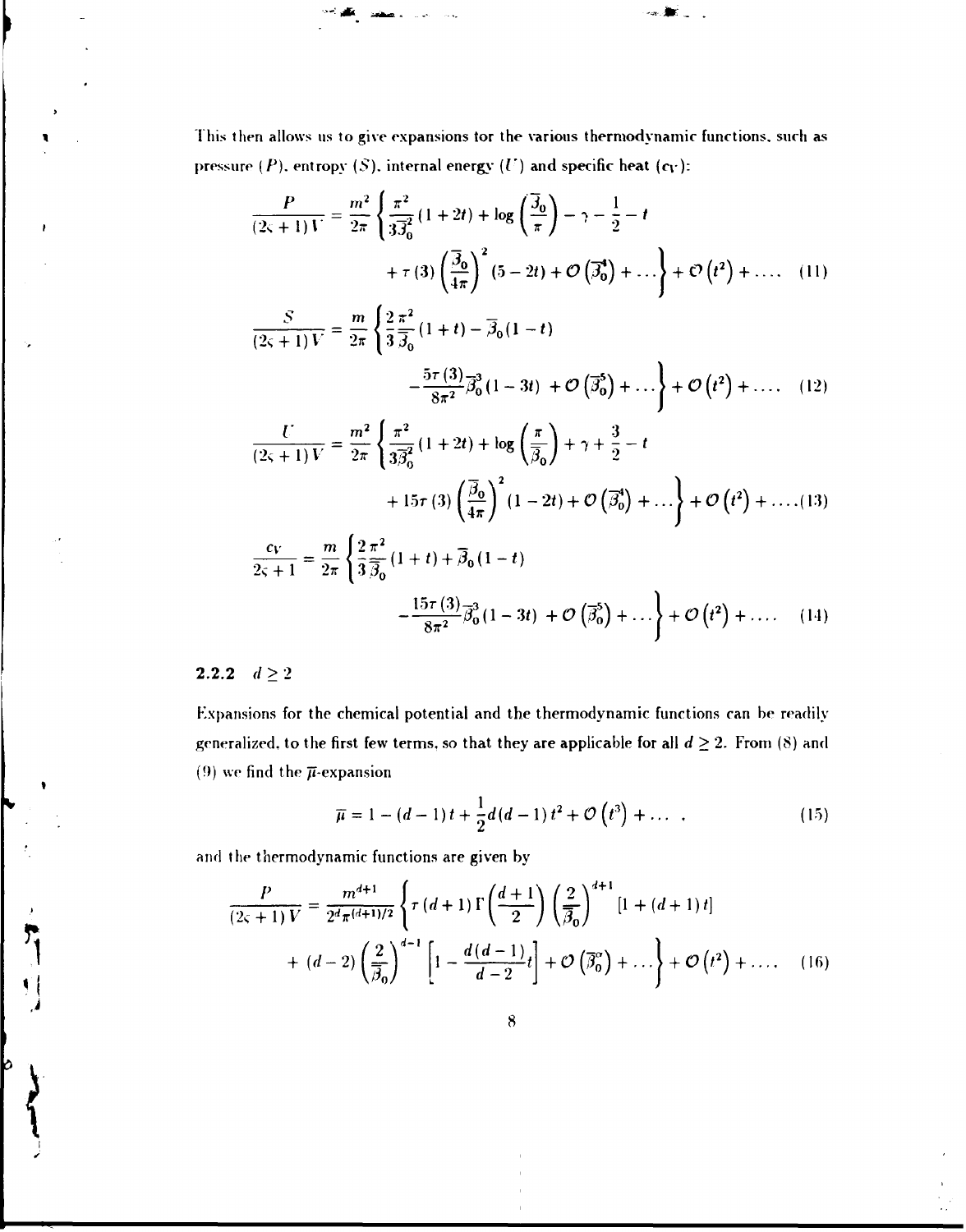$$
\frac{S}{(2s+1) \mathbf{1}^*} = \frac{m^d}{2^{d-2} \pi^{(d+1)/2}} \left\{ \tau(d+1) \Gamma\left(\frac{d+3}{2}\right) \left(\frac{2}{3_0}\right)^d \left[1+dt\right] \right\}
$$
  
+  $(d-2) \tau(d-1) \Gamma\left(\frac{d+1}{2}\right) \left(\frac{2}{3_0}\right)^{d-2} \left[1-\frac{d^2-2}{d-2}t\right] + \mathcal{O}\left(3_0^{d-d}\right) + ...\right\}$   
+  $\mathcal{O}\left(t^2\right) + ...$  (17)  

$$
\frac{U}{(2s+1) V} = \frac{m^{d+1}}{2^{d} \pi^{(d+1)/2}} \left\{ d\tau(d+1) \Gamma\left(\frac{d+1}{2}\right) \left(\frac{2}{3_0}\right)^{d+1} \left[1+dt\right] \right\}
$$
  
+  $\tau(d-1) \Gamma\left(\frac{d-1}{2}\right) \left(\frac{2}{3_0}\right)^{d-1} \left[d^2-2d+2-(d-1)(d-2)^2t\right] + \mathcal{O}\left(3_0^{3-d}\right) ... \right\}$   
+  $\mathcal{O}\left(t^2\right) + ...$  (18)  

$$
\frac{c_V}{2s+1} = \frac{m^d}{2^{d-1} \pi^{(d+1)/2}} \left\{ d^2 \tau(d+1) \Gamma\left(\frac{d+1}{2}\right) \left(\frac{2}{3_0}\right)^d \left[1+(d+1)t\right]
$$

**"-'•\* . a«fc ^ -"- -.IK.. .** 

$$
-2\tau (d-1) \Gamma \left( \frac{d-1}{2} \right) \left( \frac{2}{3_0} \right)^{d-2} \left[ (d-2)^2 - \left( d^3 - 2d^2 + 4d - 5 \right) t \right] + \mathcal{O} \left( \overline{\beta}_0^{d-4} \right) \dots \}
$$
  
+  $\mathcal{O} \left( t^2 \right) + \dots$  (19)

where in (16)  $\alpha = d - 3$  for  $d \ge 3$ , and  $\alpha = 0$  for  $d = 2$ .

**1** 

We can relate the characteristic temperature  $T_0$  to the Fermi temperature  $T_F$ . Given that there are no antifermions in equilibrium with the fermions at  $T = 0$  (see, for example, the Appendix in Ref. [16]), we may write

$$
\frac{\rho_d}{2\varsigma + 1} = \frac{\pi^{d/2} p_F^d}{(2\pi)^d \Gamma(\frac{d}{2} + 1)} \quad . \tag{20}
$$

where  $p_F$  is the Fermi momentum. Using  $T_F = \epsilon_F = (p_F^2 + m^2)^{1/2}$  for a relativistic energy spectrum (as is necessary if the charge density of fermions at *T —* 0 is large enough for  $\overline{A}_F \equiv m/T_F \stackrel{\sim}{\sim} 1$ , and Eqns. (8) and (9), we obtain (for  $d \geq 2$ )

$$
\left(\frac{T_0}{T_F}\right)^{d-1} = \frac{1}{2\tau(d-1)\Gamma(d+1)\overline{\beta}_F} \left\{1 + \mathcal{O}\left(\overline{\beta}_F^2\right) + \ldots\right\} \quad . \tag{21}
$$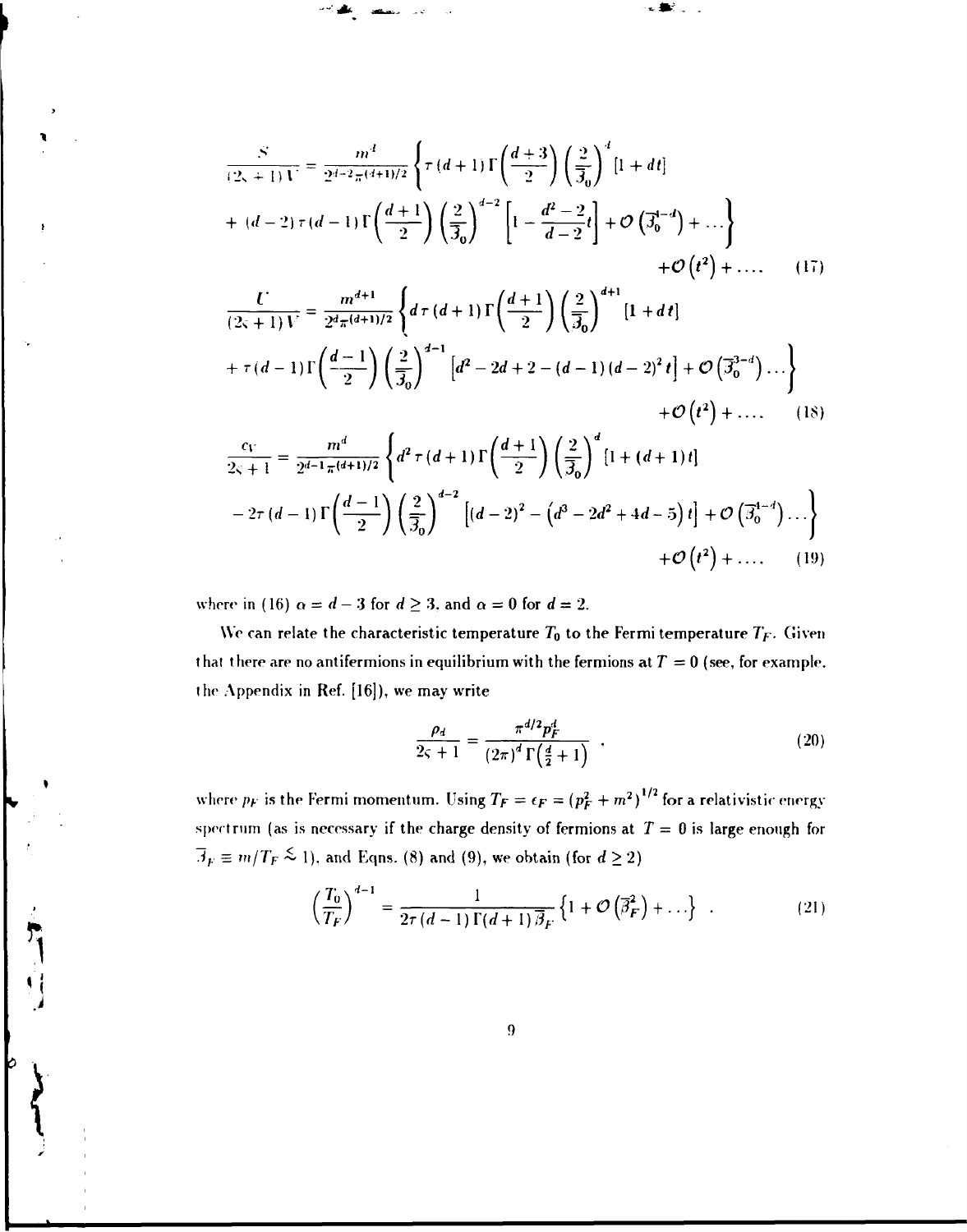# **2.3 Neutrino limit**

#### **2.3.1**  $d = 1$

Using Eqn. (8) for  $l = 0$  we can find the behavior of the chemical potential in the  $\overline{\mu} \rightarrow 0$ .  $\overline{\beta} \rightarrow 0$  neutrino limit:

$$
\overline{\mu} = \frac{\pi \rho_1}{(2\varsigma + 1) m} \left\{ 1 - 4\tau \left( 3 \right) \left( \frac{\overline{\beta}}{4\pi} \right)^2 + \mathcal{O} \left( \overline{\beta}^4 \right) + \dots \right\} \quad . \tag{22}
$$

na ∰i j

which we may use to calculate the specific heat for a one-dimensional pair Fermi gas in the neutrino limit:

$$
c_V = \frac{m}{2\pi} \left\{ \overline{\beta} - \frac{\tau (3)\,\rho_1^2 \overline{\beta}^3}{2\left(2\varsigma + 1\right)^2 m^2} + \mathcal{O}\left(\overline{\beta}^5\right) + \ldots \right\} \quad . \tag{23}
$$

## **2.3.2**  $d \ge 2$

**l i** 

 $\Big\}$ 

 $\int$ 

 $\overline{\mathbf{r}}$ 

**I** 

Again, results in the neutrino limit can be generalized to all  $d \geq 2$ . Using (8) and (9), we obtain for the chemical potential

$$
\overline{\mu} = \frac{\pi^{(d+1)/2} \rho_d \overline{\beta}^{d-1}}{2(2\varsigma + 1) \Gamma\left(\frac{d+1}{2}\right) m^d} \left\{ 1 + \mathcal{O}\left(\overline{\beta}^2\right) + \ldots \right\} , \qquad (24)
$$

which, apart from the spin degeneracy factor, is precisely the same form as the equivalent boson result in the photon limit. Calculating the specific heat in the neutrino limit yields different expansions in odd and even dimensions. In odd dimensions, we have

$$
\frac{c_V}{2\zeta+1} = \frac{-m^{2l+1}}{2^{2l}\pi^{l+1}}\n\times\n\left\{\n2\sum_{k=0}^{l} (-1)^{l-k+1} \frac{(2k+1)\Gamma(k+2)\tau(2k+2)}{\Gamma(l-k+1)} \left(\frac{2}{\beta}\right)^{2k+1} + \frac{(-1)^{l+1}\overline{\beta}}{2\Gamma(l+2)}\n+4\pi (-1)^{l+1}\sum_{k=1}^{l-1} (-1)^k \frac{\Gamma(2k+2)\tau(2k+1)}{\Gamma(k)\Gamma(k+l+2)} \left(\frac{\overline{\beta}}{4\pi}\right)^{2k+1}\n+ \left(\frac{2^{2l-1}(2l+1)\pi^{2l+2}\rho_{2l+1}^2}{(2\zeta+1)^2\Gamma(l)\tau(2l)\,m^{4l+2}} - \frac{\tau(2l+1)}{2^{4l}\Gamma(l)\,\pi^{2l}}\right)\overline{\beta}^{2l+1} + \mathcal{O}\left(\overline{\beta}^{2l+3}\right) + \dots\n\right\}\n\tag{25}
$$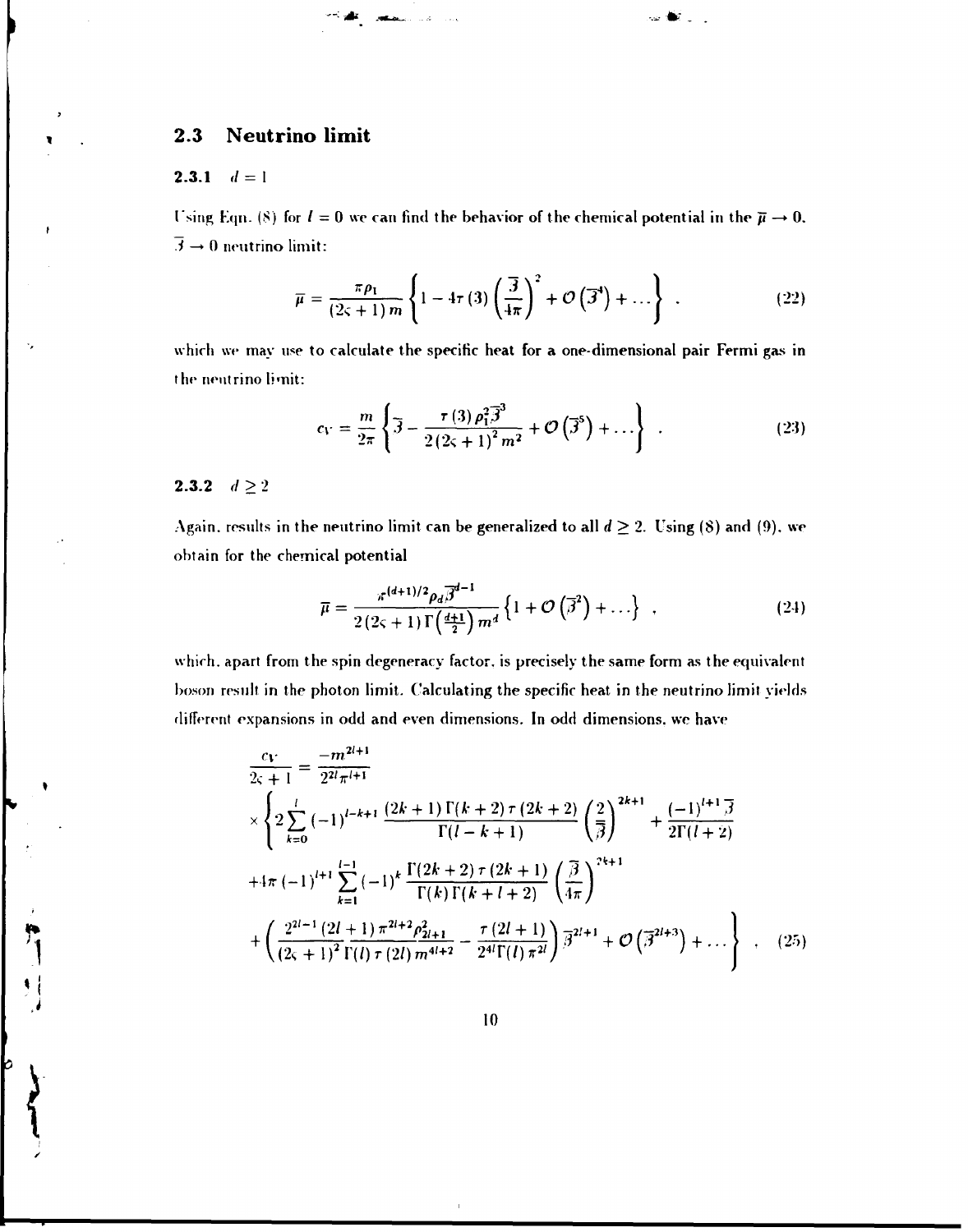and in even dimensions

°' a

$$
\frac{c_V}{2s+1} = \frac{-m^{2l}}{2^{2l-1}\pi^{l+1/2}}
$$
\n
$$
\times \left\{ 2\sum_{q=0}^{2l-1} \frac{(-1)^q}{\Gamma(q+1)} \left( \frac{2}{3} \right)^{2l-2q} (2q-2l-2) \tau (2l-2q+1) \Gamma\left(\frac{2l-2q+3}{2}\right) + \left( \frac{2^{2l-1}l\pi^{2l+1}\rho_{2l}^2}{(2s+1)^2 \Gamma(2l)\tau (2l-1) m^4} + \frac{(l-1)\tau (1-2l)}{2^{2l-2} \Gamma\left(\frac{2l+3}{2}\right) \Gamma(2l+1)} \right) \overline{\beta}^{2l} + O\left(\overline{\beta}^{2l+2}\right) + \dots \right\}.
$$
\n(26)

 $\bullet$ 

The result in three dimensions is

$$
c_1 = \frac{7}{30}\pi^2 T^3 - \frac{m^2}{12}T - \frac{m^4}{16T} - \left(\frac{18\rho_3^2}{\left(2\varsigma + 1\right)^2 m^3} - \frac{\tau(3) m^6}{64\pi^4}\right) \frac{1}{T^3} + \mathcal{O}\left(\frac{1}{T^5}\right) + \dots \quad . \quad (27)
$$

The leading-order term should be the specific heat of a neutrino gas. However, even if we set  $s = 0$  for singly-polarized neutrinos, the leading-order term in (27) is twice the expected value. This is because of the degeneracy of particles and antiparticles in the neutrino limit, so that we have effectively counted twice. This problem did not arise in the boson case, as the pair degeneracy serendipitously accounted for the fact that photons have two polarization states.

## **2.4 Gas of massless quantum-number conserving fermions**

In the case of fe. nions, it is meaningful to take an  $m \rightarrow 0$  limit of the thermodynamic potential asymptotic expansions (6) and (7). because conserved quantum numbers exist. For example, in the case of Dirac neutrinos, the conserved quantum number is Iepton number, or in the case of a quark bag model for the nucleus, as studied by Elze *et al.* [9]. it is barvon number. Charge densities for these quantum numbers, and their conjugate chemical potentials, can therefore be non-zero. Contrast this to the boson case, where of course there are no conserved quantum rumbers for massless particles, so that the charge density and chemical potential must vanish. This is reflected by the fact that the  $m \rightarrow 0$  limit on the asymptotic forms for the boson thermodynamic functions for finite  $\mu$ is ill defined.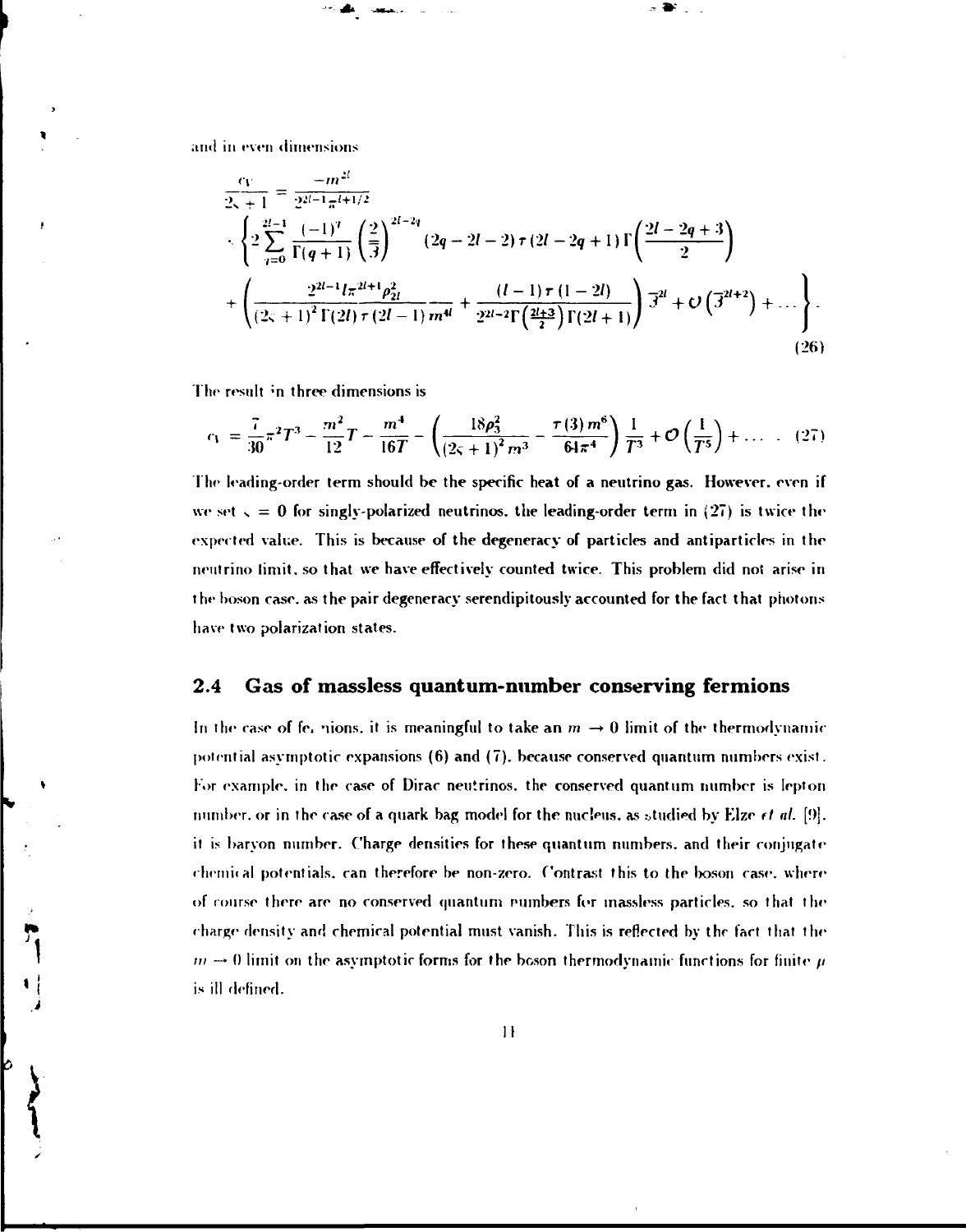Elze *ft al.* [9] were able to calculate the integrals for the massless pair Fermi gas directly for all odd dimensions; they found that in this case the thermodynamic potential is, remarkably, a finite polynomial. We recover this result by taking the  $m\rightarrow 0$  limit of (6):

**' )•\* • -r\*>. »•»••,-,** \* . \* • . .

$$
\frac{\Omega_{2l+1}(m=0)}{(2\varsigma+1)V} = \frac{-1}{2^{2l+2}\pi^{l+1/2}} \left\{ 2\Gamma(l+1) \sum_{q=0}^{l} (2T)^{2l-2q+2} \mu^{2q} \frac{\tau(2l-2q+2)}{\Gamma(q+1)\Gamma(q+\frac{1}{2})} + \frac{\mu^{2l+2}}{(l+1)\Gamma(l+\frac{3}{2})} \right\} .
$$
\n(28)

The result in even dimensions is the infinite series

$$
\frac{\Omega_{2l}(m=0)}{(2\varsigma+1)V} = -\frac{\Gamma(l+\frac{1}{2})}{2^{2l}\pi^l} \sum_{q=0}^{\infty} (2T)^{2l-2q+1} \mu^{2q} \frac{\tau(2l-2q+1)}{\Gamma(q+1)\Gamma(q+\frac{1}{2})} \tag{29}
$$

We now note that in Ref. [9], Elze *et al.* also attempt to find "finite mass corrections" to the above expansions, by returning to the original integrals for the thermodynamic potential, expanding the integrand in the parameter  $\overline{\mu}^{-1}$ , and then evaluating the integrals appearing in this expansion. This procedure misses contributions to  $\Omega$ , such as the logarithmic term in (6). The only consistent method is to develop expansions after the integral over momentum states is evaluated, as the Mellin transform method we have exhibited successfully does.

## **3 The magnetized pair Fermi gas**

# 3.1 Mellin integral representation for the thermodynamic potential

Having completed our study of the field-free pair Fermi gas, we now move on to the magnetized gas. The corresponding study for the magnetized pair Bose gas provided many interesting, new results for the magnetic properties of the system. In the case of fermions, the statistics and the inclusion of spin will significantly affect the magneticproperties of the gas.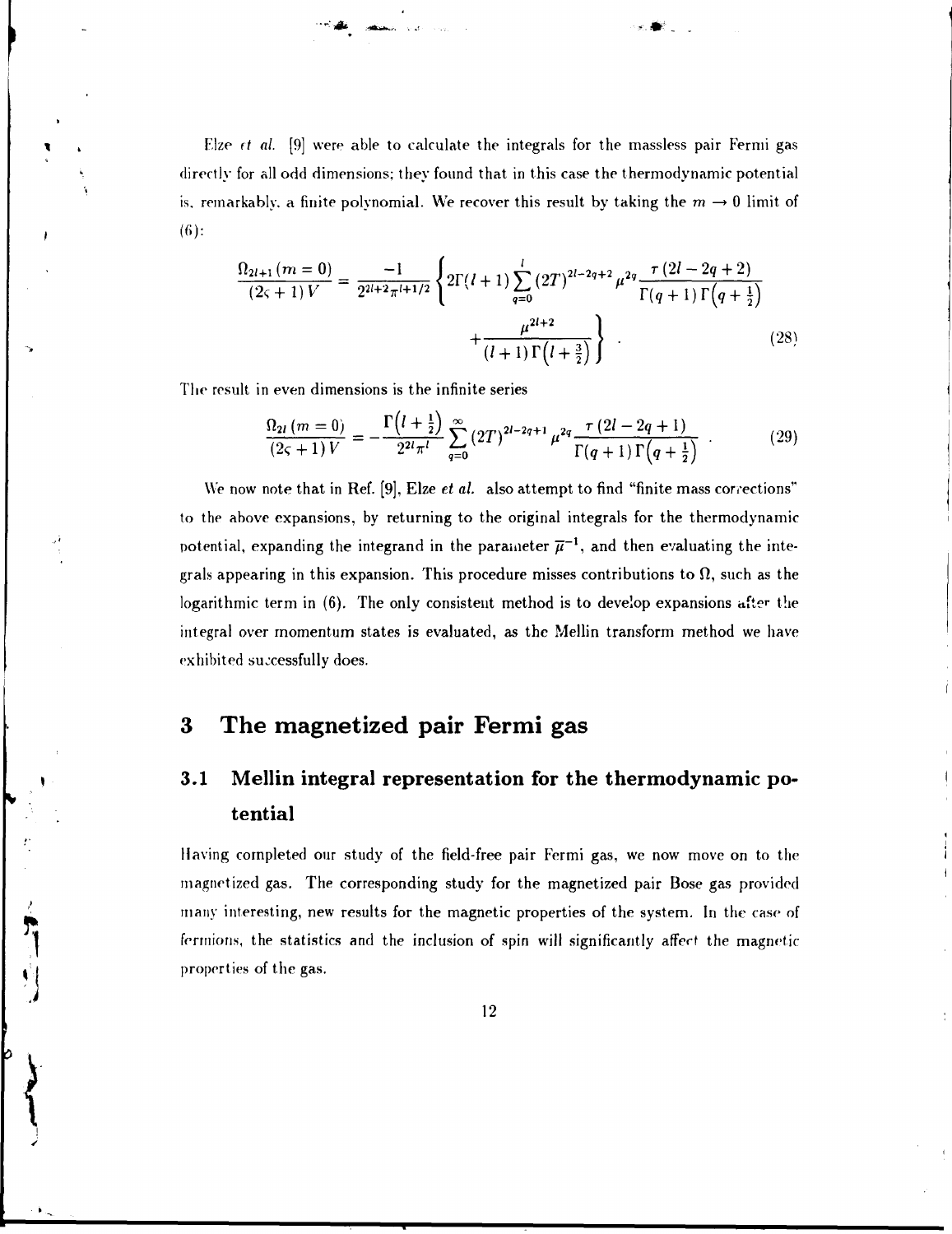The thermodynamic potential for a gas of magnetized fermion pairs is obtained bypassing the sum of Eqn. (1) to integrals, using the appropriate boundary conditions and density of states [2l:

**" "•' l«V ,\*\*\*...'. \* \*t f** 

$$
\Omega_d = \frac{-eB}{2^{d-2}\pi^{d/2}\Gamma(\frac{d}{2}-1)} \sum_{n=0}^{\infty} \sum_{\sigma=-1,1}^{\infty} \int_0^{\infty} dp \, p^{d-3} \log \left[1 + e^{-\beta(E_{n,\sigma}(p)-\mu)}\right] + \mu \to -\mu \quad , \quad (30)
$$

where the single-particle energy spectrum for spin-half fermions is given by

$$
E_{n,\sigma}^{2}(p) = p^{2} + (2n - \sigma + 1) cB + m^{2} . \qquad (31)
$$

Here,  $\sigma$  has the values  $-1$  and 1 for spin-down and spin-up states respectively. Computing the momentum integrals gives

$$
\frac{\Omega_d}{V} = -\frac{\overline{B}m^{d+1}}{2^{(d-1)/2}\pi^{(d+1)/2}} \sum_{n=0}^{\infty} \sum_{\sigma=-1,1} \sum_{j=1}^{\infty} \left[ (2n - \sigma + 1) \overline{B} + 1 \right]^{(d-1)/4} \frac{(-1)^{j+1} e^{j\overline{\beta}\overline{\mu}}}{(j\overline{\beta})^{(d-1)/2}} \times K_{(d-1)/2} \left( j\overline{\beta} \left[ (2n - \sigma + 1) \overline{B} + 1 \right]^{1/2} \right) + \overline{\mu} \to -\overline{\mu} . \tag{32}
$$

The procedure for finding the Mellin integral representation for the thermodynamic potential follows closely the procedure described for the magnetized pair Bose gas, so that we obtain

$$
\frac{\Omega_d}{V} = -\frac{\overline{B}m^{d+1}}{2^d \pi^{(d+1)/2}} \sum_{n=0}^{\infty} \sum_{\sigma=-1,1} \frac{1}{2\pi i} \int_{c-i\infty}^{c+i\infty} ds \left(\frac{2}{\overline{\beta}}\right)^s \frac{\tau(s) \Gamma\left(\frac{s}{2}\right) \Gamma\left(\frac{s-d+1}{2}\right)}{\left[(2n-\sigma+1)\overline{B}+1\right]^{(s-d+1)/2}}
$$

$$
\times {}_2F_1\left(\frac{s}{2}, \frac{s-d+1}{2}; \frac{1}{2}; \frac{\overline{\mu}^2}{(2n-\sigma+1)\overline{B}+1}\right) \qquad (33)
$$

The hypergeometric function is given its sum representation, and the sums over n and  $\sigma$ computed first to give the Mellin integral representation in the form

$$
\frac{\Omega_d}{V} = -\frac{m^{d+1}}{\pi^{(d+1)/2}} \sum_{k=0}^{\infty} \frac{1}{2\pi i} \int_{c-i\infty}^{c+i\infty} ds \left(\frac{2}{\overline{B}}\right)^{(s-d-1)/2+k} \frac{\zeta(s) \Gamma\left(\frac{s}{2}+k\right) \Gamma\left(\frac{s-d+1}{2}+k\right)}{\overline{\beta}^s \Gamma(2k+1)} \overline{\mu}^{2k} \times \left[2\zeta\left(\frac{s-d+1}{2}+k,\frac{1}{2\overline{B}}\right) - \left(2\overline{B}\right)^{(s-d+1)/2+k}\right], \quad (34)
$$

where  $\text{Re } c > d + 1$ .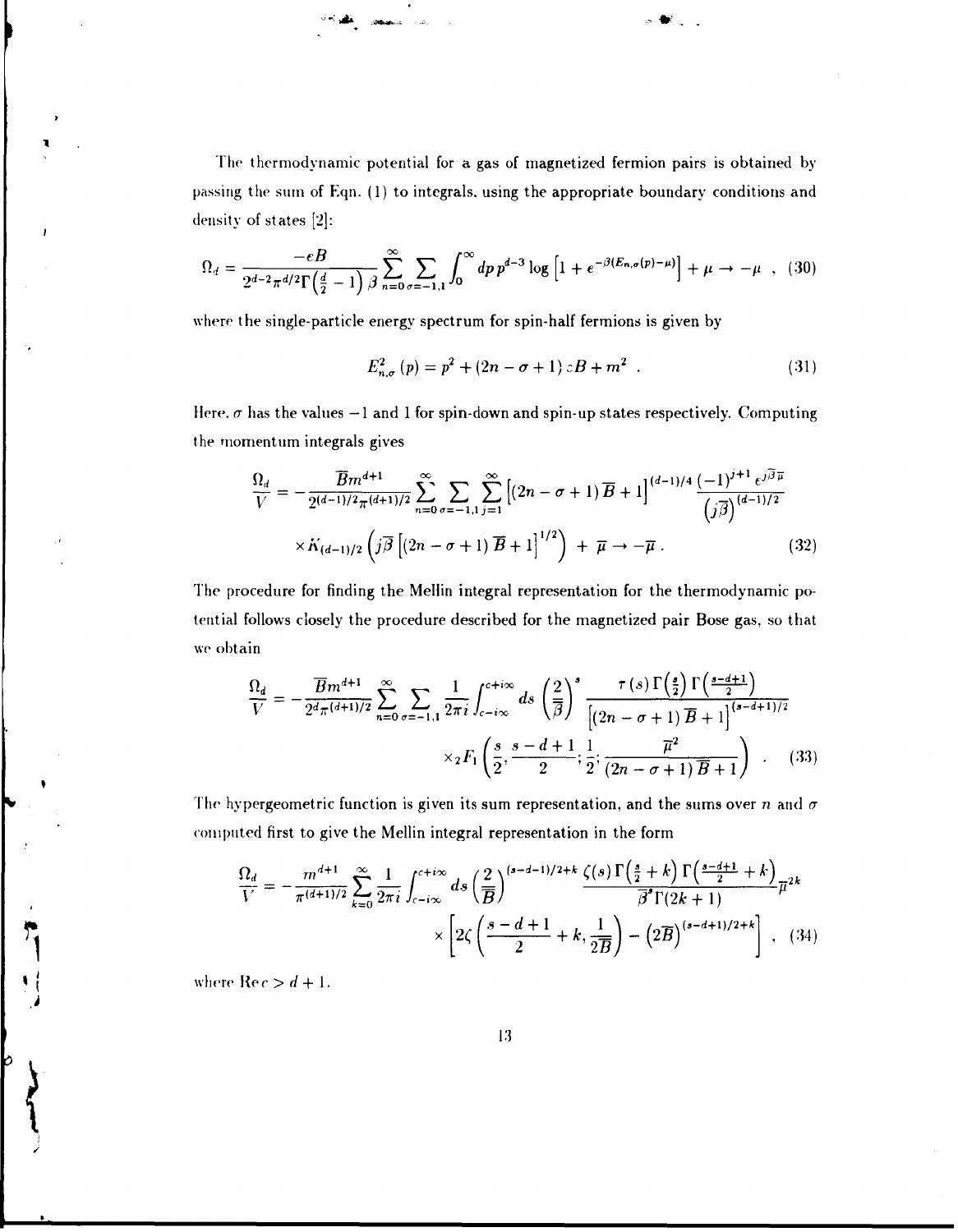As in the boson case, closing the contour to the left and evaluating residues gives the  $\overline{B} \overline{\beta}^2 \ll 1$  expansions for the thermodynamic potential. However, because the upper bound on  $\mu$  for fermions is  $\epsilon_F$ , which is determined by the number density of particles at  $T = 0$ . Eqn. (34) indicates that care must be taken with the magnitude of the chemical potential when using these asymptotic expansions, as they may be divergent for  $\overline{\mu} \gg 1$ . To evaluate the  $\overline{B} \overline{\beta}^2 \gg 1$  expansions we must return to the original integrals, which we do later.

In odd dimensions, the pole structure of the integrand of (34) is:

**'•'• jf e .«&»#...** 

- (i). Simple poles at  $s = 2l 2q (q = 0, 1, 2, ... l 1)$  when  $k = 0$ , due to  $\Gamma(\frac{s}{2} l)$ . (ii). A double pole at  $s = 0$  when  $k = 0$ , due to  $\Gamma\left(\frac{s}{2} - l\right) \Gamma\left(\frac{s}{2}\right)$ . (iii). Simple poles at  $s = -2r-2(r = 0, 1, 2, ...)$  when  $k = 0$ , due to  $\Gamma\left(\frac{s}{2} - l\right) \Gamma\left(\frac{s}{2}\right) \tau(s)$ . (iv). Simple poles at  $s = 2l - 2k + 2$  when  $0 \le k \le l + 1$ , due to
- $\zeta\left(\frac{s}{2}-l+k,\frac{1}{2B}\right).$

*\* 

(v). Simple poles at  $s = 2l - 2k - 2q(q = 0, 1, 2, \ldots, l - k)$  when  $1 \leq k \leq l$ , due to  $\Gamma\left(\frac{s}{2} - l + k\right)$ .

(vi). Simple poles at  $s = -2k - 2r$  ( $r = 0, 1, 2, ...$ ) when  $k \ge 1$ , due to  $\Gamma\left(\frac{s}{2} - l + k\right)\Gamma\left(\frac{s}{2} + k\right)\tau(s).$ 

The expansion for the thermodynamic potential in odd dimensions is then given by

$$
\frac{\Omega_{2l+1}}{V} = -\frac{m^{2l+2}}{2^{2l+1}\pi^{l+1}} \left\{ \sum_{k=0}^{l+1} \frac{2^{2l+3}}{\beta^{2l-2k+2}} \tau(2l-2k+2) \frac{\Gamma(l+1)}{\Gamma(2k+1)} \overline{\mu}^{2k} \right.\n+ \sum_{q=0}^{l-1} (-1)^q \left(\frac{2}{\beta}\right)^{2l-2q} \frac{\tau(2l-2q)\Gamma(l-q)}{\Gamma(q+1)} \left(2\overline{\beta}\right)^{q+1} \left[2\zeta\left(-q,\frac{1}{2\overline{B}}\right) - \left(\frac{1}{2\overline{B}}\right)^q\right]\n- \frac{\left(-2\overline{B}\right)^{l+1}}{\Gamma(l+1)} \left(\left[\log\left(\frac{\pi^2}{2\overline{B}\,\overline{\beta}^2}\right) - \gamma + \psi(l+1)\right] \left[\zeta\left(-l,\frac{1}{2\overline{B}}\right) - \frac{1}{2\left(2\overline{B}\right)^l}\right] \right.\n+ 2 \frac{d}{ds}\zeta \left(\frac{s}{2} - l, \frac{1}{2\overline{B}}\right)\Big|_{s=0} - \frac{1}{2\left(2\overline{B}\right)^l} \log\left(2\overline{B}\right)\right)\n+ \sum_{k=1}^{l} \sum_{q=0}^{l-k} (-1)^q \frac{2^{2l-2q}}{\overline{\beta}^{2l-2k-2q}} \frac{\tau(2l-2k-2q)\Gamma(l-q)}{\Gamma(q+1)\Gamma(2k+1)} \overline{\mu}^{2k} \left(2\overline{B}\right)^{q+1}
$$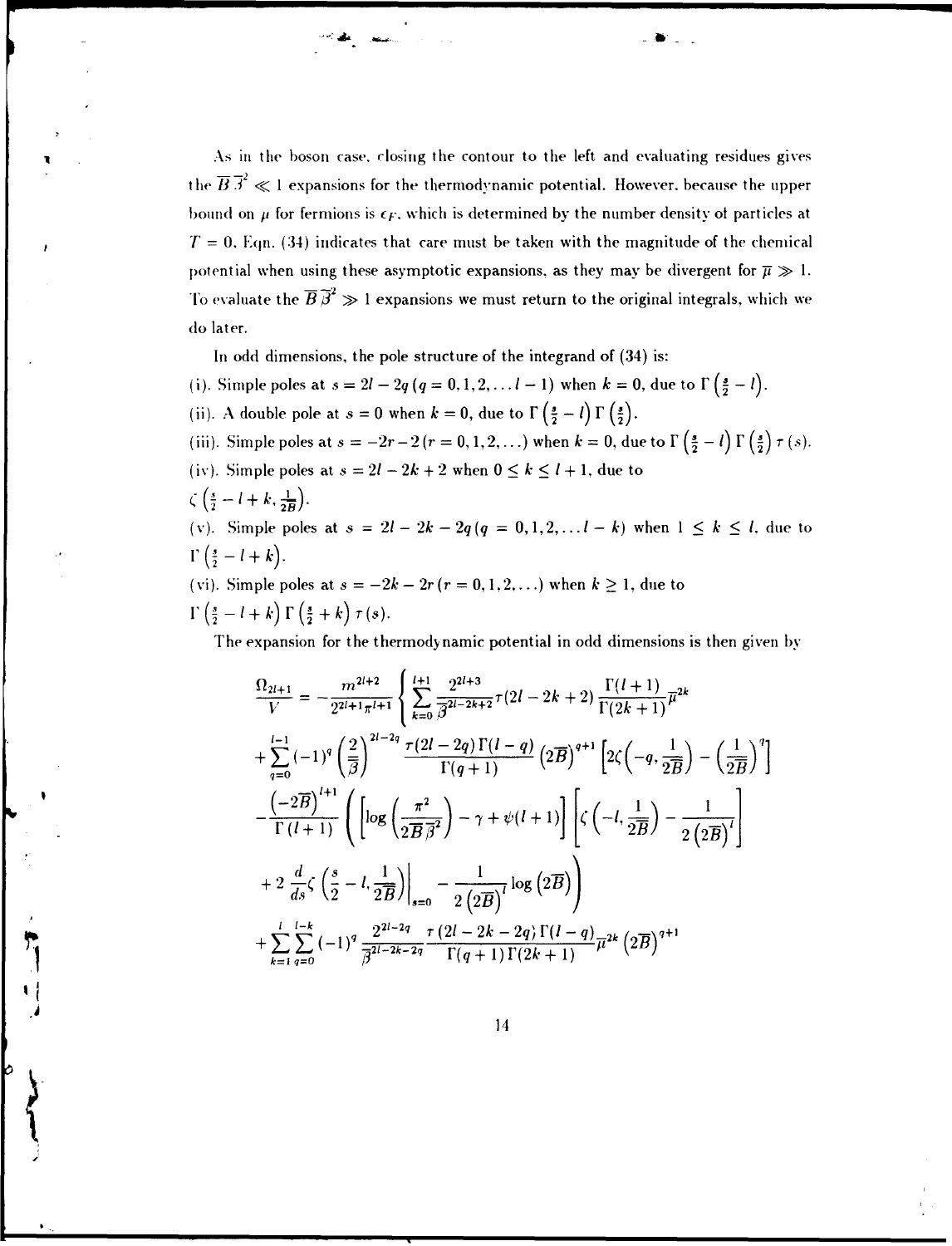$$
\times \left[2\zeta \left(-q, \frac{1}{2\overline{B}}\right) - \left(\frac{1}{2\overline{B}}\right)^{q}\right]
$$
  
+ 
$$
\left(2\overline{B}\right)^{l+1} \sum_{q=1}^{\infty} (-1)^{q+l} \left(\frac{\overline{B}\cdot\overline{J}^{2}}{8\pi^{2}}\right)^{q} \frac{\tau(2q+1)\Gamma(2q+1)}{\Gamma(q+1)\Gamma(q+l+1)}
$$
  

$$
\times \left[2\zeta\left(-q-l, \frac{1}{2\overline{B}}\right) - \left(\frac{1}{2\overline{B}}\right)^{q+l}\right]
$$
  
+ 
$$
4\left(2\overline{B}\right)^{l} \sum_{k=1}^{\infty} \frac{\overline{\mu}^{2k}}{\Gamma(2k+1)} \sum_{q=1}^{\infty} (-1)^{k+q+l-1} \left(\frac{\overline{B}}{2\pi}\right)^{2k+2q-2} \left(\frac{\overline{B}}{2}\right)^{q}
$$
  

$$
\times \frac{\tau(2k+2q-1)\Gamma(2k+2q-1)}{\Gamma(q)\Gamma(q+l)} \left[2\zeta\left(-q-l+1, \frac{1}{2\overline{B}}\right) - \left(\frac{1}{2\overline{B}}\right)^{q+l-1}\right]\right] . \quad (35)
$$

*.-.- m* 

In even dimensions, we have

 $-$ 

(i). Simple poles at  $s = 2l - 2k + 1$  for all k, due to  $\zeta \left( \frac{s+1}{2} - l + k, \frac{1}{2} \right)$ . (ii). Simple poles at  $s = 2l - 2k - 2q - 1$  for all k and  $q = 0, 1, 2, \ldots$ , due to  $\Gamma(\frac{s+1}{2} - l + k)$ . (iii). A simple pole at  $s = 0$  for  $k = 0$ , due to  $\Gamma(\frac{s}{2} + k)$ .

We then have

þ

$$
\frac{\Omega_{2l}}{V} = -\frac{m^{2l+1}}{2^{2l}\pi^{l+1/2}} \left\{ \frac{1}{2} \Gamma\left(\frac{1}{2} - l\right) \left(2\overline{B}\right)^{l+1/2} \left[2\zeta\left(\frac{1}{2} - l, \frac{1}{2\overline{B}}\right) - \left(\frac{1}{2\overline{B}}\right)^{l-1/2}\right] \right\}
$$
  
+ 
$$
\sum_{k=0}^{\infty} \frac{2^{2l+2}}{\overline{\beta}^{2l-2k+1}} \tau(2l-2k+1) \frac{\Gamma(l+\frac{1}{2})}{\Gamma(2k+1)} \overline{\mu}^{2k}
$$
  
+ 
$$
\sum_{k=0}^{\infty} \frac{\overline{\mu}^{2k}}{\Gamma(2k+1)} \sum_{q=0}^{\infty} \frac{(-1)^{q} \tau(2l-2k-2q-1) \Gamma(l-q-\frac{1}{2})}{\Gamma(q+1)} \overline{\beta}^{2k+2q-2l+1} 2^{2l-2q-1}
$$
  
× 
$$
\left(2\overline{B}\right)^{q+1} \left[2\zeta\left(-q, \frac{1}{2\overline{B}}\right) - \left(\frac{1}{2\overline{B}}\right)^{q}\right] \right\} . (36)
$$

The corresponding charge densities are given by

$$
\rho_{2l+1} = \frac{m^{2l+1}}{2^{2l+1}\pi^{l+1}} \left\{ \sum_{k=1}^{l+1} \frac{2^{2l+3}}{\beta^{2l-2k+2}} \tau(2l-2k+2) \frac{\Gamma(l+1)}{\Gamma(2k)} \overline{\mu}^{2k-1} + \sum_{k=1}^{l} \sum_{q=0}^{l-k} (-1)^q \frac{2^{2l-2q}}{\beta^{2l-2k-2q}} \frac{\tau(2l-2k-2q)\Gamma(l-q)}{\Gamma(q+1)\Gamma(2k)} \overline{\mu}^{2k-1} (2\overline{B})^{q+1} + \times \left[2\zeta\left(-q, \frac{1}{2\overline{B}}\right) - \left(\frac{1}{2\overline{B}}\right)^q\right]
$$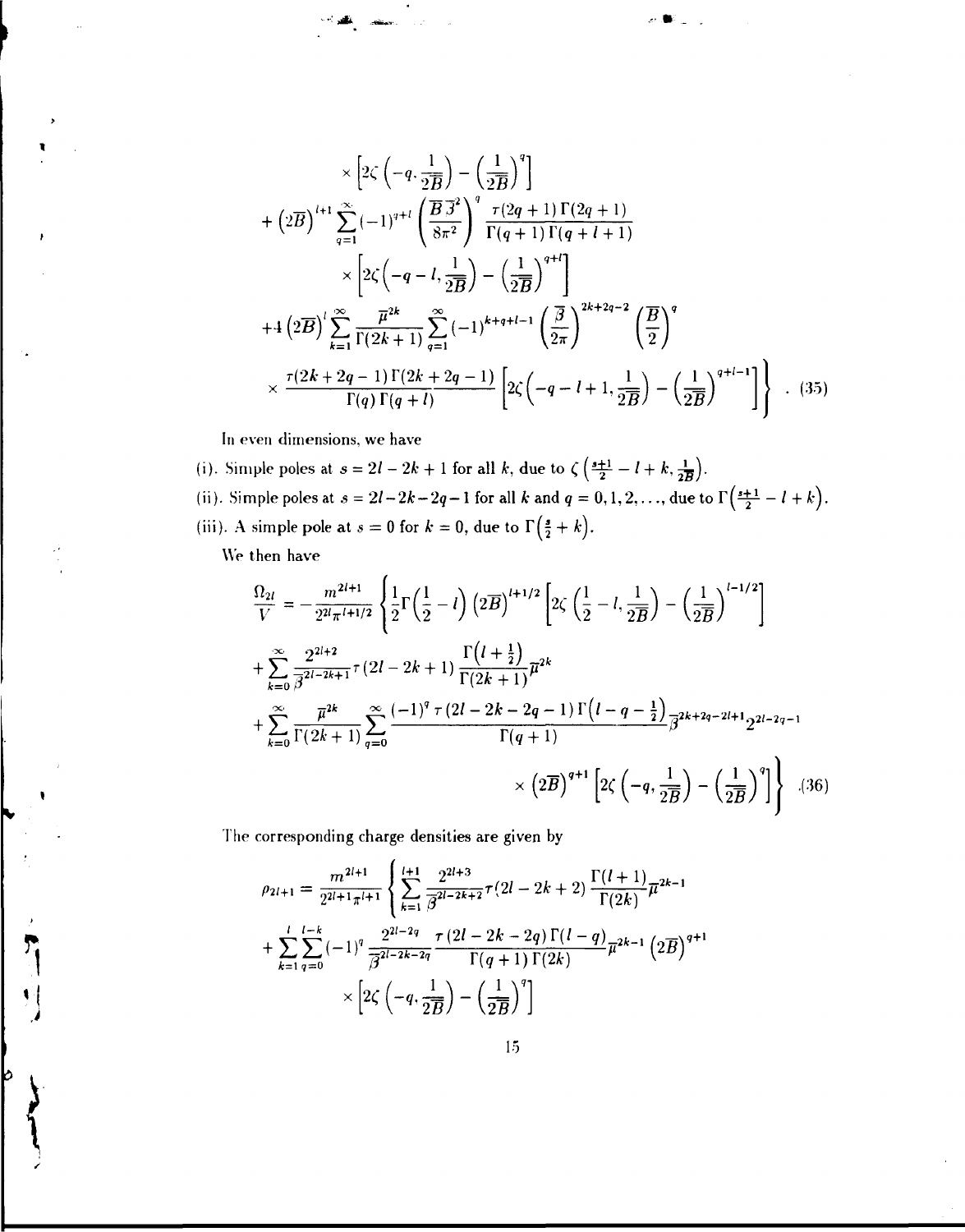$$
+4\left(2\overline{B}\right)^{l}\sum_{k=1}^{\infty}\frac{\overline{\mu}^{2k-1}}{\Gamma(2k)}\sum_{q=1}^{\infty}\left(-1\right)^{k+q+l-1}\left(\frac{\overline{\beta}}{2\pi}\right)^{2k+2q-2}\left(\frac{\overline{B}}{2}\right)^{q}
$$

$$
\times\frac{\tau(2k+2q-1)\Gamma(2k+2q-1)}{\Gamma(q)\Gamma(q+l)}\left[2\zeta\left(-q-l+1,\frac{1}{2\overline{B}}\right)-\left(\frac{1}{2\overline{B}}\right)^{q+l-1}\right]\right\} \quad . \tag{37}
$$

and

$$
\rho_{2l} = \frac{m^{2l}}{2^{2l+2}\pi^{l+1/2}} \left\{ \sum_{k=0}^{\infty} \frac{2^{2l}}{\beta^{2l-2k+1}} \tau (2l - 2k + 1) \frac{\Gamma(l + \frac{1}{2})}{\Gamma(2k)} \overline{\mu}^{2k-1} + \sum_{k=1}^{\infty} \frac{\overline{\mu}^{2k-1}}{\Gamma(2k)} \sum_{q=0}^{\infty} \frac{(-1)^q \tau (2l - 2k - 2q - 1) \Gamma(l - q - \frac{1}{2})}{\Gamma(q + 1)} \overline{\beta}^{2k+2q-2l+1} 2^{2l-2q-1} \times \left( 2\overline{B} \right)^{q+1} \left[ 2\zeta \left( -q, \frac{1}{2\overline{B}} \right) - \left( \frac{1}{2\overline{B}} \right)^q \right] \right\} . (38)
$$

It is clear that the above expansions are rapidly convergent under the conditions  $\overline{B} \overline{\beta}^2 \ll 1$  and  $\overline{\mu} \overline{\beta} \ll 1$ . Both of these constraints indicate a high-temperature limit, as expected.

### 3.2 Weak fields

The weak-field limit  $\overline{B} \ll 1$  corresponds, in the case of electrons in three dimensions, to fields less than 4  $\times$  10 $^{13}$  G. Hence, this limit covers a wide range of field strengths; almost certainly most astrophysical fields in the present era. (For heavier leptons, the bound on the field strength increases as  $m^2$ ).

With this in mind, we now investigate the magnetization of the pair Fermi system in these weak fields. To do this, we must use the large-parameter asymptotic expansions presented in Appendix A of [1] for the Hurwitz zeta function, and its derivative, in a similar fashion to the evaluation of the same limit in the boson case. We then obtain for the magnetization

$$
M_{2l+1} = -\frac{em^{2l}\overline{B}}{2^{2l-1}\pi^{l+1}} \left\{ \sum_{q=1}^{l-1} \left( \frac{2}{\overline{\beta}} \right)^{2l-2q} \frac{(-1)^q}{\Gamma(q)} \tau(2l-2q) \Gamma(l-q) \right\}
$$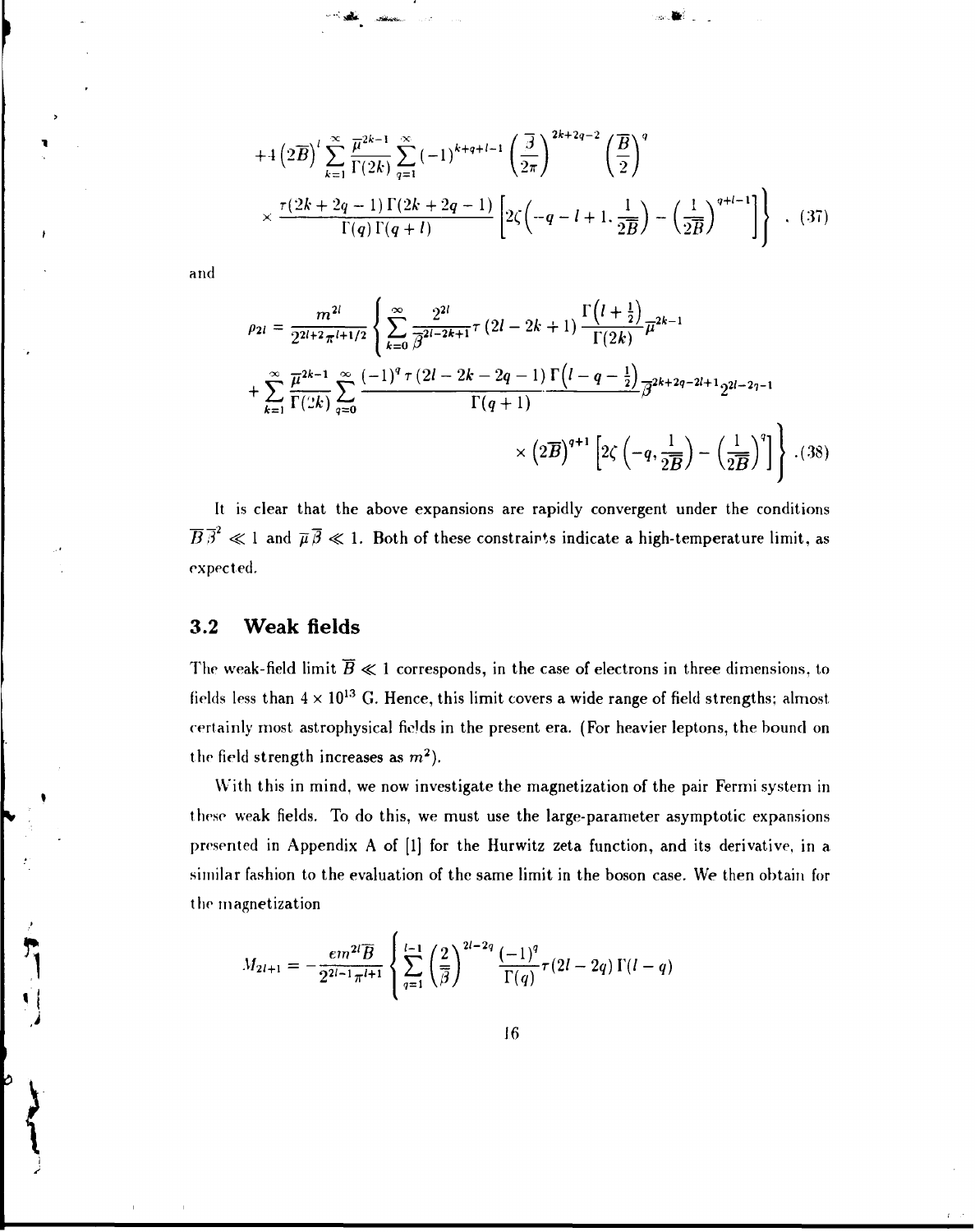$$
+\frac{(-1)^{l}}{2\Gamma(l)}\left[\log\left(\frac{\pi^{2}}{3^{2}}\right)-\gamma+\psi(l)\right] + \sum_{k=1}^{l}\sum_{q=1}^{l-k}2^{2l-2q}(-1)^{q}\tau(2l-2k-2q)\frac{\Gamma(l-q)}{\Gamma(q)\Gamma(2k+1)}\frac{\overline{\mu}^{2k}}{\overline{\beta}^{2l-2k-2q}} + \sum_{q=1}^{\infty}(-1)^{l+q}\left(\frac{\overline{\beta}}{4\pi}\right)^{2q}\frac{\psi(2q+1)\tau(2q+1)}{\Gamma(q+1)\Gamma(q+l)} + 4\sum_{k=1}^{\infty}\frac{\overline{\mu}^{2k}}{\Gamma(2k+1)}\sum_{q=1}^{\infty}(-1)^{l+q+k+1}\left(\frac{\overline{\beta}}{2\pi}\right)^{2k+2q-2}\frac{\Gamma(2q+2k-1)\tau(2q+2k-1)}{\Gamma(q)\Gamma(q+l-1)} \times \left\{\frac{1}{3}\overline{B}+\mathcal{O}(\overline{B}^{3})+\ldots\right\},
$$
\n(39)

••> \* **-.»'- -**

and

$$
M_{2l} = -\frac{\epsilon m^{2l-1} \overline{B}}{2^{2l-2} \pi^{l+1/2}} \left\{ \frac{1}{2} \Gamma \left( \frac{3}{2} - l \right) + \sum_{k=0}^{\infty} \frac{\overline{\mu}^{2k}}{\Gamma(2k+1)} \sum_{q=1}^{\infty} (-1)^q 2^{2l-2q-1} \frac{\Gamma \left( l-q-\frac{1}{2} \right)}{\Gamma(q)} \tau \left( 2l - 2k - 2q - 1 \right) \overline{\beta}^{2k+2q-2l+1} \right\} \times \left\{ \frac{1}{3} \overline{B} + \mathcal{O} \left( \overline{B}^3 \right) + \ldots \right\} , \tag{40}
$$

for odd and even dimensions respectively.

## 3.2.1  $d=3$

There are two natural regions in which to find temperature expansions for the magnetization: the intermediate quantum region  $\overline{\mu} \simeq 1$ , and the neutrino limit  $\overline{\mu} \to 0$ . To obtain the former, we again have  $\overline{\mu}(T_0) = 1$ , and using (37) and (38), we have

$$
\overline{\mu} = 1 - (d - 1)t + \mathcal{O}(t^2) + \dots \tag{41}
$$

 $t = \frac{1}{2}$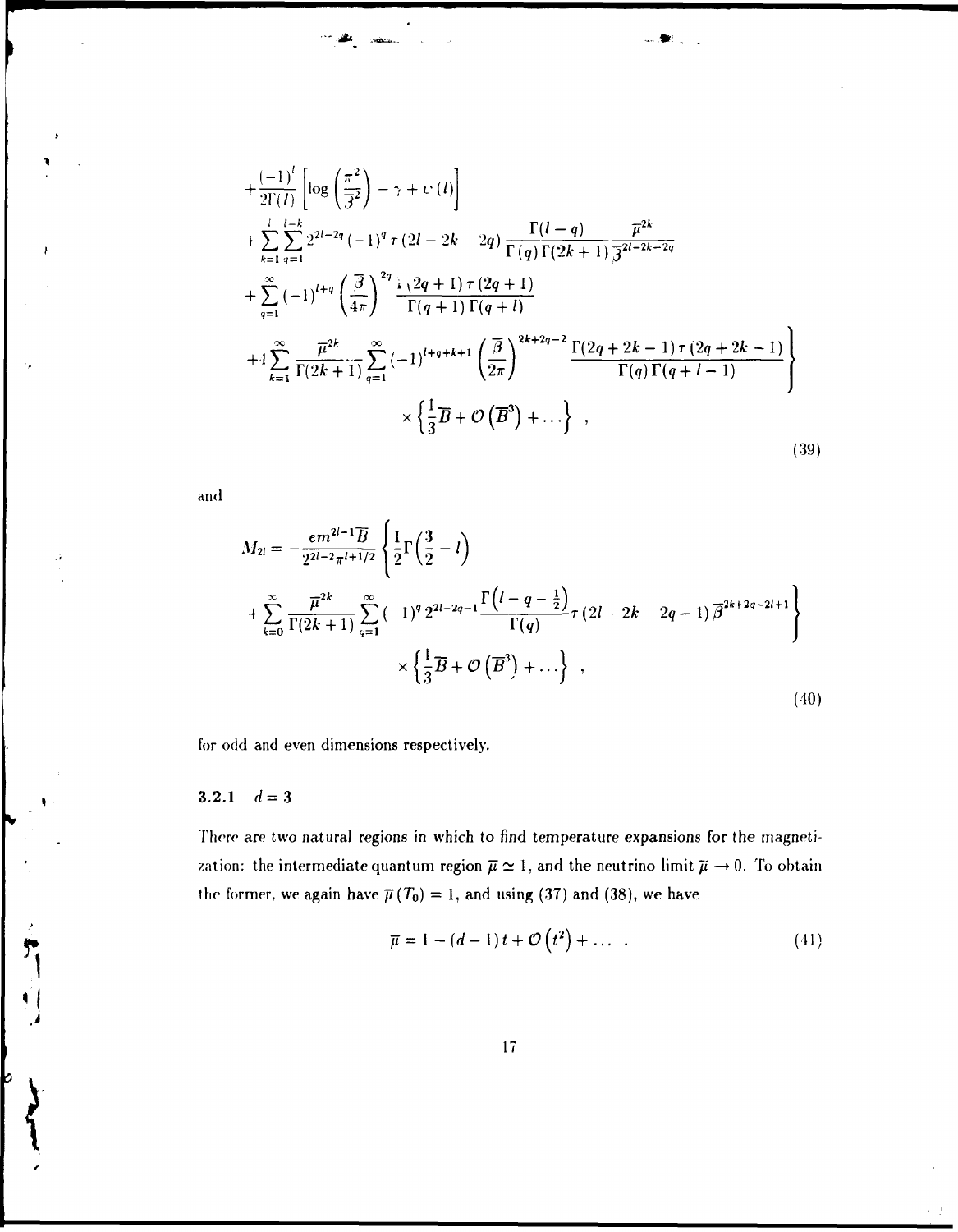The expansion for the magnetization in three dimensions is then

$$
M_3 = \frac{\mu_0 \rho_3 \overline{\mathfrak{J}}_0^2}{\pi^2} \left[ \log \left( \frac{\pi}{\overline{\mathfrak{J}}_0} \right) - \gamma + t \left\{ 1 + \mathcal{O}(t) + \ldots \right\} + \mathcal{O}\left( \overline{\mathfrak{J}}_0^2 \right) + \ldots \right] \left[ \overline{B} + \mathcal{O}\left( \overline{B}^3 \right) + \ldots \right] \,. \tag{42}
$$

We may also find the magnetization in the neutrino limit, by firstly using the chargedensity equations (37) and (38) to find the behavior of the chemical potential in *d*dimensions.

$$
\overline{\mu} = \frac{\pi^{(d+1)/2} \rho_d \overline{\beta}^{d-1}}{\tau (d-1) \Gamma\left(\frac{d+1}{2}\right) m^d} + \mathcal{O}\left(\overline{\beta}^d\right) + \dots \quad , \tag{43}
$$

so that for  $d = 3$ , the leading-order magnetization in the neutrino limit is

$$
M_3 = \frac{\epsilon m^2}{6\pi^2} \left[ \log \left( \frac{\pi}{\beta} \right) - \gamma + \mathcal{O} \left( \overline{\beta}^2 \right) + \ldots \right] \left[ \overline{B} + \mathcal{O} \left( \overline{B}^3 \right) + \ldots \right] \,. \tag{44}
$$

Clearly, the magnetization law indicates paramagnetism (as the susceptibility  $\gamma =$  $\partial M/\partial B$  is positive), and that the magnitude of the magnetization increases logarithmically with temperature. We saw in the case of the pair Bose gas how pair production caused a macroscopic diamagnetic moment which under certain conditions was large enough to expel the external field from the medium. With fermions, the low-temperature paramagnetic behavior [2], due essentially to the alignment of spins with the field, is enhanced by the freedom to produce pairs in the high-temperature region, the net sum of diamagnetic (Landau moment) and paramagnetic (intrinsic spin moment) contributions resulting in overall paramagnetism. In one sense, this result is surprising. Chiu and C'anuto [12] suggested in their study of the magnetized Fermi gas that increasing the temperature from  $T = 0$ , where the gas is degenerate and paramagnetic, so that the fermions become thermally distributed through all Landau levels, will ultimately result in Landau diamagnetism dominating the paramagnetic spin contribution. As we have seen, pair production allows the paramagnetic contribution to remain dominant (even though, in the relativistic regime, the para- and diamagnetic contributions cannot be explicitly evaluated, as they can be at low temperatures). Finally, the absence of critical behavior and branch-cuts in the Fermi integrals means that the leading-order magnetization law for fermions in three dimensions applies universally in the intermediate quantum region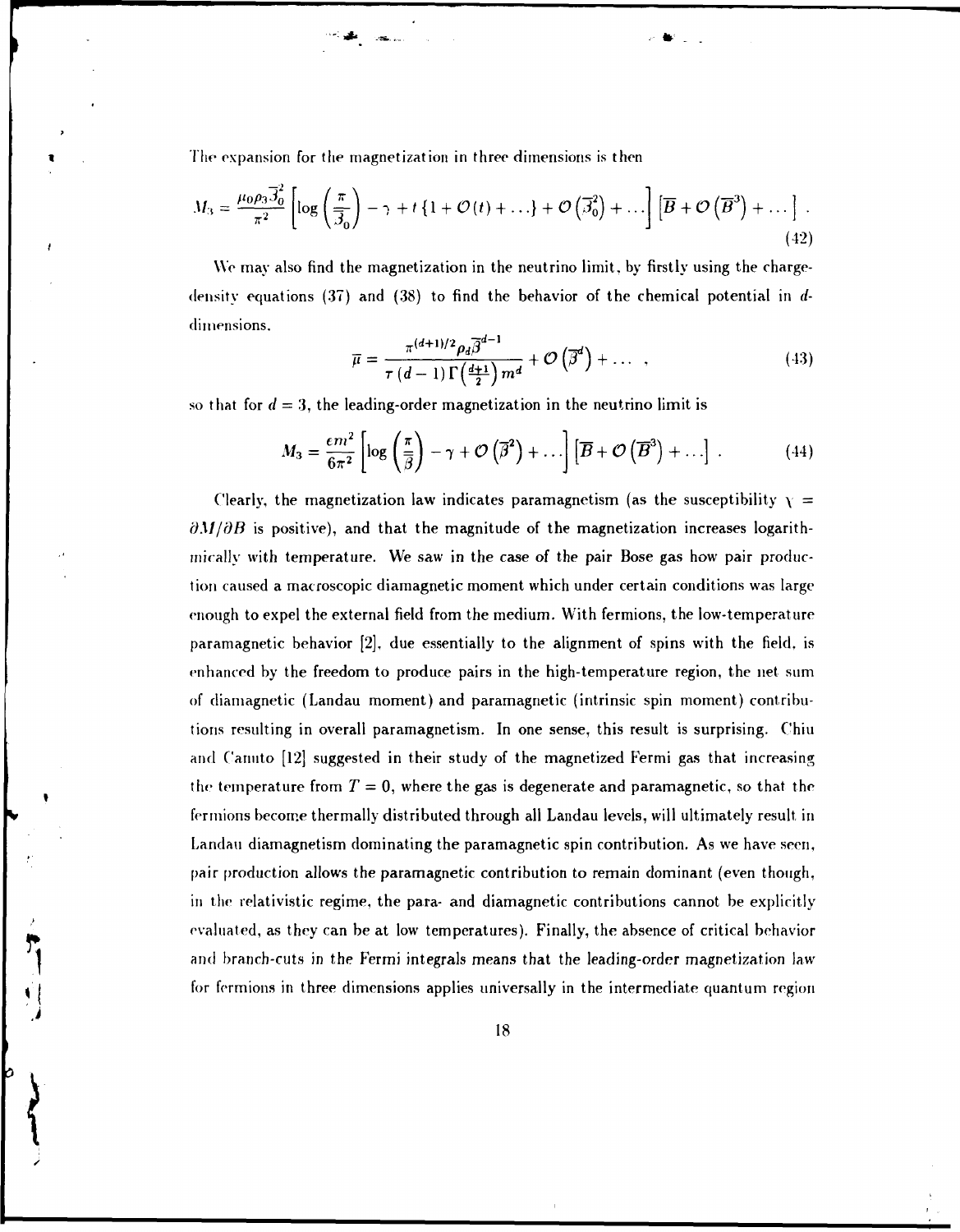(42) through to the neutrino limit (44), which is seen more clearly if one substitutes the leading-order form for the charge density into (42).

•w .\* .

#### 3.2.2  $d \ge 4$

The leading-order magnetization law in the intermediate quantum region can be sufficiently generalized to all dimensions  $d \geq 4$ :

$$
M_d = \frac{\epsilon m^{d-1}}{2^{d-2} \pi^{(d+1)/2}} \left[ \tau (d-3) \Gamma \left( \frac{d-3}{2} \right) \left( \frac{2}{\overline{\beta}_0} \right)^{d-3} \{1 + (d-3) t + \ldots \} + \mathcal{O} \left( \varepsilon (\overline{\beta}_0) \right) + \ldots \right] \left[ \frac{1}{3} \overline{B} + \mathcal{O} \left( \overline{B}^3 \right) + \ldots \right], \tag{45}
$$

where  $\epsilon\left(\overline{\beta}_0\right) = 1$  for  $d = 4$ ,  $\epsilon\left(\overline{\beta}_0\right) = \log \overline{\beta}_0$  for  $d = 5$ , and  $\epsilon\left(\overline{\beta}_0\right) = \overline{\beta}_0^{d-5}$  for  $d \ge 6$ .

The generalization to all  $d \geq 4$  can also be done in the neutrino limit, and we obtain a similar form for the the magnetization:

$$
M_d = \frac{\epsilon m^{d-1}}{2^{d-2} \pi^{(d+1)/2}} \left[ \tau (d-3) \Gamma \left( \frac{d-3}{2} \right) \left( \frac{2}{\overline{\beta}} \right)^{d-3} + \mathcal{O} \left( \varepsilon (\overline{\beta}) \right) + \ldots \right] \times \left[ \frac{1}{3} \overline{B} + \mathcal{O} \left( \overline{B}^3 \right) + \ldots \right], \tag{46}
$$

where  $\varepsilon$  is as defined previously.

We note again that the leading-order behavior of the magnetization has the same form from the intermediate quantum region, through to the neutrino limit. Also, the leadingorder temperature behavior for all  $d \geq 4$  is algebraic, and on'y in three dimensions do we bee the appearance of a non-algebraic law. For fermions in weak fields, the leading-order field dependence of the magnetization is always  $M \sim B$ , in contrast to the pair Bose gas in three dimensions, where the branch-cuts in the Bose integrals led to, for example, a weak-field  $M \sim -B^{1/2}$  law near the zero-field condensation temperature. To summarize, in all dimensions, pair creation at high temperatures causes the Fermi gas to become increasingly paramagnetic.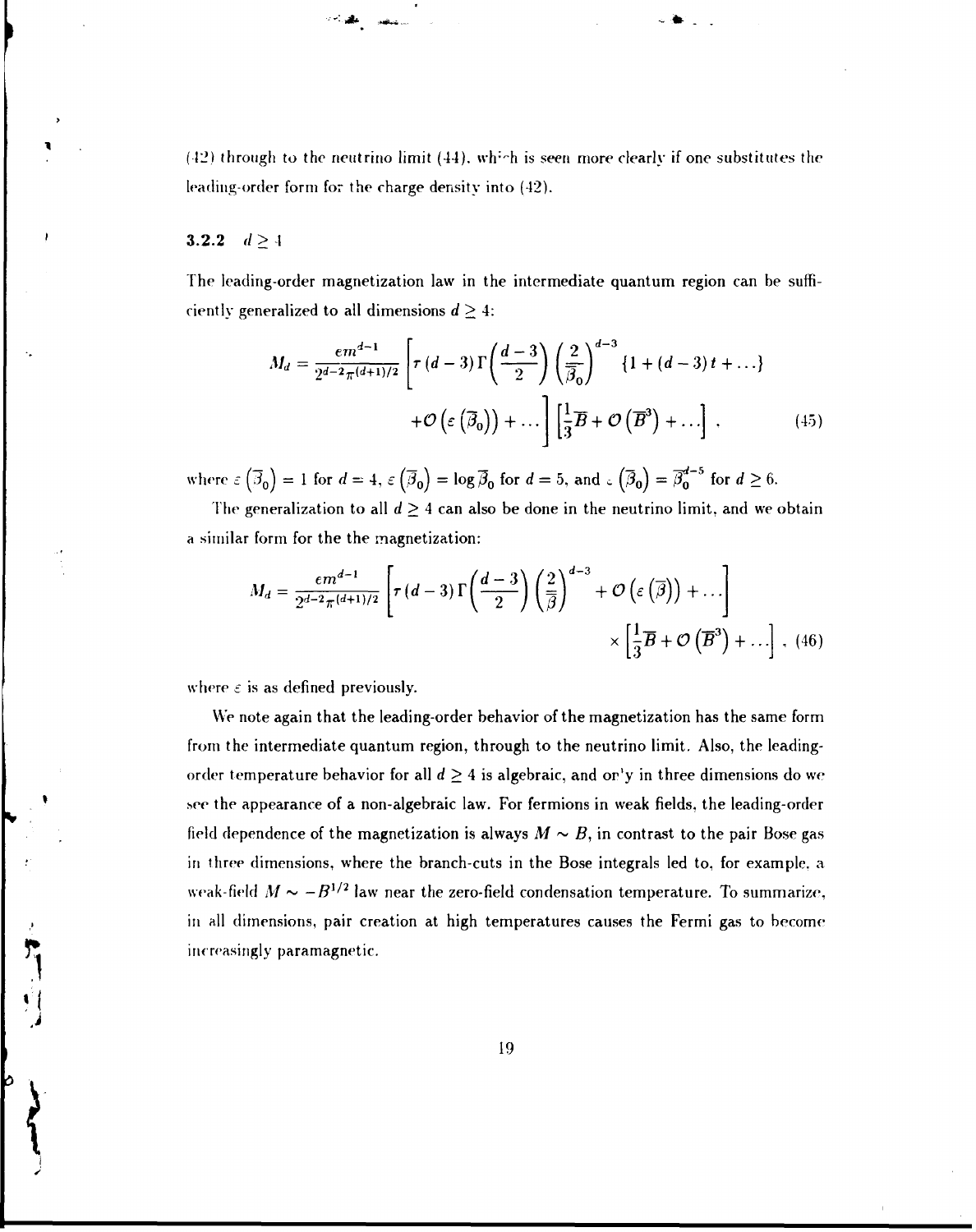## 3.3 Intermediate fields

**•-:,\*.** 

As we discussed in the case of bosons, the intermediate-field region  $1 \ll \overline{B} \ll \overline{\beta}^{-2}$ , whilst corresponding to very large fields ( $\gg \mathcal{O}(10^{13})$  G for electrons), are physically relevant in the context of cosmological scenarios, such as the electroweak phase transition. Thus, we expand the Hurwitz zeta functions and derivatives appearing in the thermodynamic potential of Eqns. (35) and (36) in the limit  $\overline{B} \gg 1$ . This corresponds to a small *a* expansion for  $\zeta(z,a)$  and its *z*-derivative, given by us in Appendix A of [1]. Then, evaluating the magnetization gives

$$
M_{2l+1} = \frac{\epsilon}{\pi^{l+1}} \left(\frac{m}{2\beta}\right)^{2l} \left\{\sum_{q=1}^{l-1} (-1)^{q} 2^{2l-q+1} \frac{(q+1)\Gamma(l-q)}{\Gamma(q+1)} \zeta(-q) \tau(2l-2q) \right.\times \left(\overline{B}\overline{\beta}^{2}\right)^{q} \left\{1+\mathcal{O}\left(\overline{B}^{-1}\right)+...\right\}+ \frac{2^{l}(-1)^{l+1}}{\Gamma(l+2)} \left[\zeta(-l) \left(\log\left(\frac{2\overline{B}\overline{\beta}^{2}}{\pi^{2}}\right)+\gamma-\psi(l+1)+\frac{1}{(l+1)}\right) \right.- (l+1)^{2} \zeta'(-l) \left(\overline{B}\overline{\beta}^{2}\right)^{l} \left\{1+\mathcal{O}\left(\overline{B}^{-1}\right)+...\right\}+ \sum_{k=1}^{l} \frac{\left(\overline{\mu}\overline{\beta}\right)^{2k}}{\Gamma(2k+1)} \sum_{q=1}^{l-k} (-1)^{q} 2^{2l-q+1} \frac{(q+1)\Gamma(l-q)}{\Gamma(q+1)} \zeta(-q) \tau(2l-2k-2q) \right.\times \left(\overline{B}\overline{\beta}^{2}\right)^{q} \left\{1+\mathcal{O}\left(\overline{B}^{-1}\right)+...\right\}+ \sum_{q=1}^{\infty} \frac{(-1)^{q+l}}{(4\pi)^{2q}} 2^{q+l+1} \frac{(q+l+1)\Gamma(2q+1)}{\Gamma(q+1)\Gamma(q+l+1)} \tau(2q+1) \zeta(-q-l) \right.+ 8 \sum_{k=1}^{\infty} \frac{1}{\Gamma(2k+1)} \left(\frac{\overline{\mu}\overline{\beta}}{2\pi}\right)^{2k} \sum_{q=1}^{\infty} \frac{(-1)^{k+q} 2^{q+l}}{(4\pi)^{2q}} \frac{(q+l)\Gamma(2q+2k-1)}{\Gamma(q)\Gamma(q+l)} + 8 \sum_{k=1}^{\infty} \frac{1}{\Gamma(2k+1)} \left(\frac{\overline{\mu}\overline{\beta}}{2\pi}\right)^{2k} \sum_{q=1}^{\infty} \frac{(-1)^{k+q} 2^{q+l}}{(4\pi)^{2q}} \
$$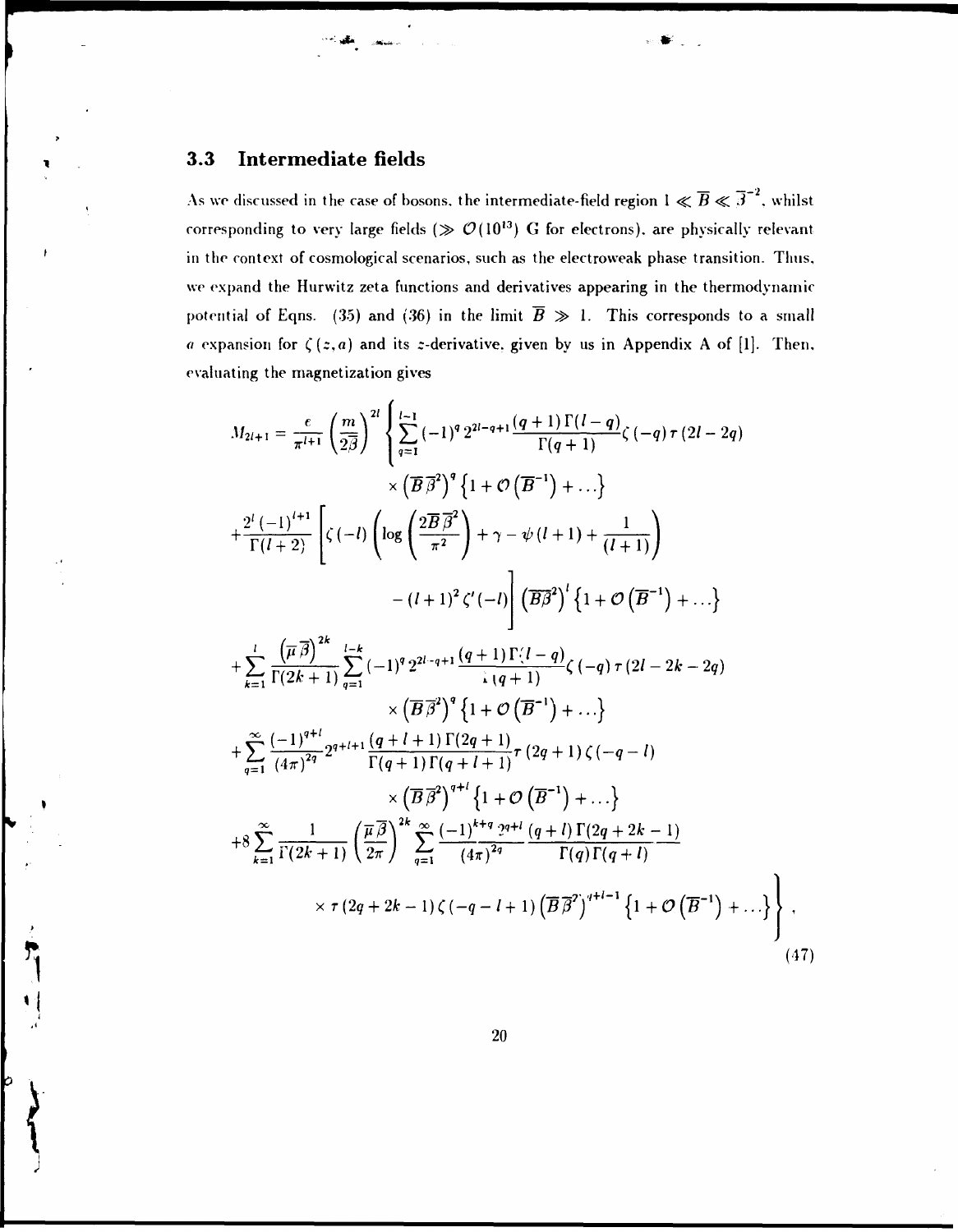$$
M_{2l} = \frac{\epsilon}{\pi^{l-1/2}} \left( \frac{m}{2\bar{J}} \right)^{2l-1} \left\{ \frac{1}{2} \left( l + \frac{1}{2} \right) \zeta \left( \frac{1}{2} - l \right) \left( 2\bar{B} \, \bar{J}^2 \right)^{l-1/2} \left\{ 1 + \mathcal{O} \left( \bar{B}^{-1} \right) + \dots \right\} + \sum_{k=0}^{\infty} \frac{\left( \overline{\mu} \, \bar{J} \right)^{2k}}{\Gamma(2k+1)} \sum_{q=1}^{\infty} \left( -1 \right)^q 2^{2l-q} \frac{\left( q+1 \right) \Gamma \left( l-q-\frac{1}{2} \right)}{\Gamma(q+1)} \times \tau \left( 2l - 2q - 2k - 1 \right) \zeta \left( -q \right) \left( \overline{B} \, \bar{\beta}^2 \right)^q \left\{ 1 + \mathcal{O} \left( \overline{B}^{-1} \right) + \dots \right\} \right\}.
$$
 (48)

As we have already seen, the absence of critical behavior for fermions meant that in weak fields, the leading-order magnetization was the same in both the  $\overline{\mu} \simeq 1$  and  $\bar{\mu} \rightarrow 0$  region in all dimensions. From (47) and (48), it can be seen that this smooth behavior also manifests itself in the transition from weak to intermediate fields; in fact to leading order the weak- and intermediate-field magnetizations in most cases are the same, the only difference being that the field corrections to these leading-order magnetizations are in descending powers of the field (i.e. of the form  $\overline{B}^{-1}$ , etc.), rather than small-field corrections (of  $\mathcal{O}(\overline{B}^3)$ , say). The two cases where the magnetization does change for  $\overline{B} \gg 1$  is when  $d = 3$ , which warrants some discussion.

### 3.3.1  $d=3$

*\* 

The leading-order temperature behavior of the charge-density equations (37) and (38) remains unchanged from the weak-field forms. Thus, the leading order behavior for the chemical potential in these regions (Eqns.  $(41)$  and  $(43)$  respectively), also are unaltered. Therefore, in both the intermediate-field region, and the neutrino limit, the leading-order magnetization is given by

$$
M_3 = -\frac{em^2}{48\pi^2} \overline{B} \left[ \log \overline{B} \overline{\beta}^2 + \mathcal{O}(1) + \ldots \right] \quad . \tag{49}
$$

This new magnetization law for intermediate fields indicates that the gas remains paramagnetic, as of course  $\overline{B}\overline{\beta}^2 \ll 1$  in this region, and so  $M_3$  is still positive. This is not unexpected, as a stronger field will demand an even larger paramagnetic moment from

and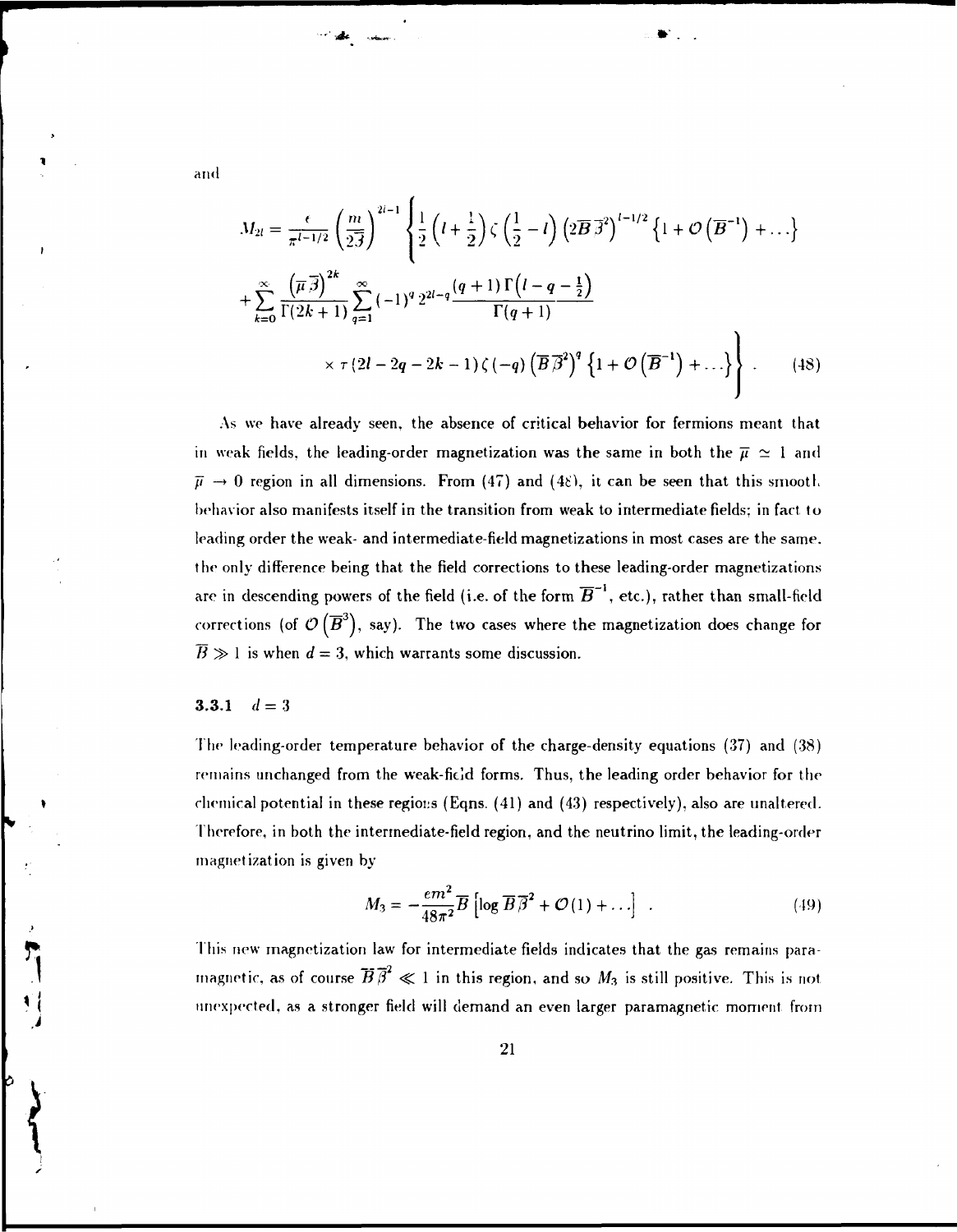spin alignment. The fact that  $\overline{B}$  premultiplies the logarithm in (49), where it now also appears in the argument, shows this clearly.

**--:,#.** *-:.* **\*'** 

### 3.3.2  $d \ge 4$

The leading-order magnetization for all  $d \geq 4$  in the intermediate-field region, in both the intermediate quantum region and in the neutrino limit, is simply the weak field result. Explicitly.

$$
M_d = \frac{em^{d-1}}{2^{d-2}\pi^{(d+1)/2}} \left[ \tau(d-3) \Gamma\left(\frac{d-3}{2}\right) \left(\frac{2}{\overline{\beta}}\right)^{d-3} + \mathcal{O}\left(\delta\left(\overline{B}\,\overline{\beta}^2\right)\right) + \ldots \right] \frac{1}{3}\overline{B} \tag{50}
$$

where  $\delta\left(\overline{B}\,\overline{\beta}^2\right) = \left(\overline{B}\,\overline{\beta}^2\right)^{5/2}$  for  $d=4, \ \delta\left(\overline{B}\,\overline{\beta}^2\right) = \left(\overline{B}\,\overline{\beta}^2\right)^2 \log \overline{B}\,\overline{\beta}^2$  for  $d=5, \text{ and } 2$  $\delta\left(\overline{B}\,\overline{\beta}^2\right) = \left(\overline{B}\,\overline{\beta}^2\right)^2$  for  $d \geq 6$ .

Again, paramagnetism is enhanced in all dimensions with the larger field strength, as the leading-order form for the magnetization remains unaltered. It remains now to be seen what happens when  $\overline{B} \overline{\beta}^2 \gg 1$ , the strong-field limit.

### **3.4 Strong fields**

 $\frac{1}{2}$ 

 $\overline{1}$ 

*\* 

þ

In our study of the magnetized pair Bose gas, the strong-field condition  $\overline{B} \overline{\beta}^2 \gg 1$  necessitated a return to the original integral form for the thermodynamic potential, as the Mellin transform method for generating the weak- and intermediate-field expansions did not readily yield the asymptotics of this strong-field region. This also applies to fermions. and so returning to the sum form for  $\Omega_d$  of Eqn. (32), and separating out the  $n = 0, \sigma = 1$ term gives

$$
\frac{\Omega_d}{V} = -\frac{\overline{B}m^{d+1}}{2^{(d-1)/2}\pi^{(d+1)/2}} \left\{ \sum_{j=1}^{\infty} \frac{(-1)^{j+1} e^{j\overline{\beta}\overline{\mu}}}{(j\overline{\beta})^{(d-1)/2}} K_{(d-1)/2} (j\overline{\beta}) + 2 \sum_{n=0}^{\infty} \sum_{j=1}^{\infty} \left[ (2n+2) \overline{B} + 1 \right]^{(d-1)/4} \frac{(-1)^{j+1} e^{j\overline{\beta}\overline{\mu}}}{(j\overline{\beta})^{(d-1)/2}} + K_{(d-1)/2} \left( j\overline{\beta} \left[ (2n+2) \overline{B} + 1 \right]^{1/2} \right) \right\} + \overline{\mu} \to -\overline{\mu} \ . \tag{51}
$$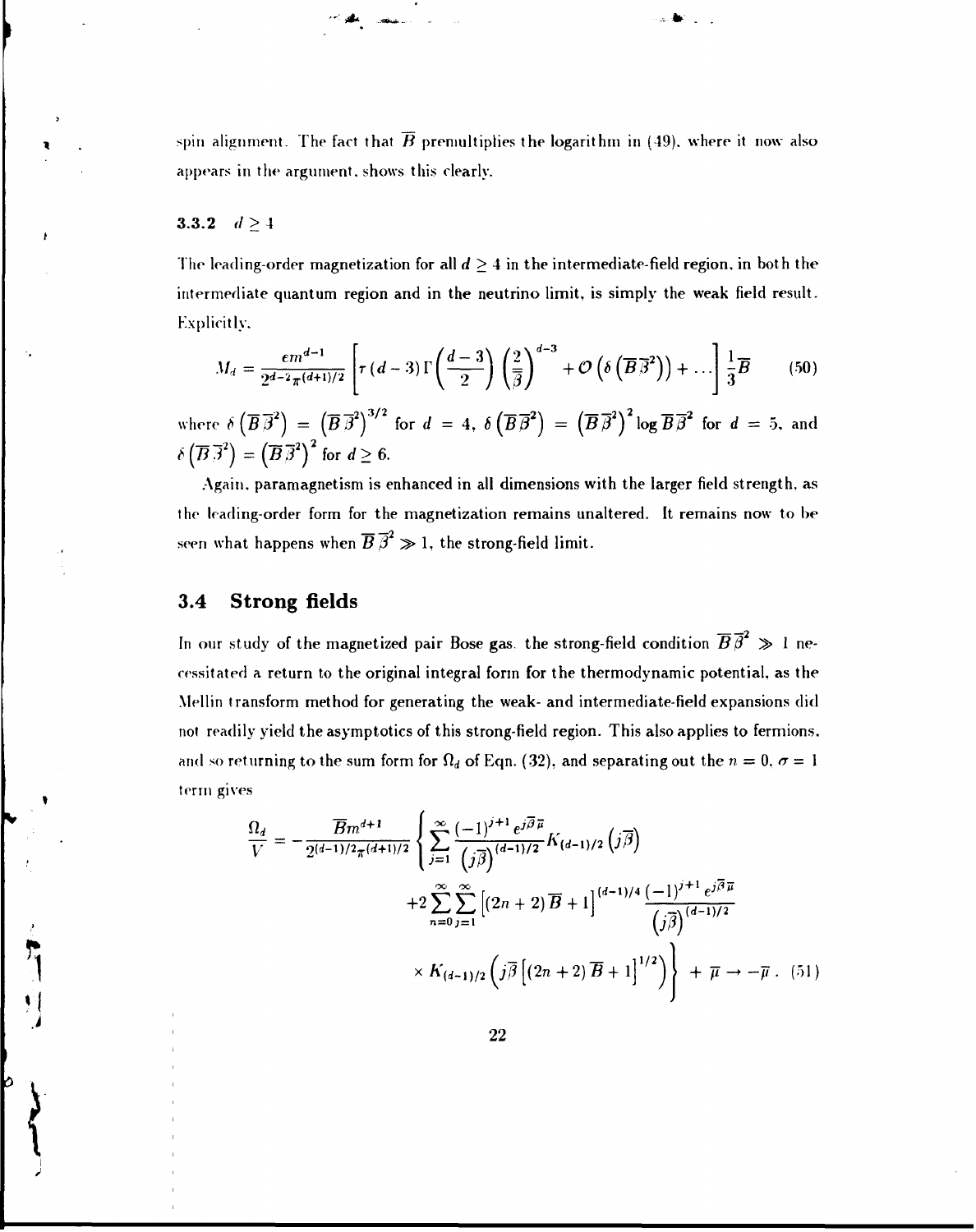Clearly, aside from the prefactor of  $\overline{B}$ , the first piece is essentially the sum representing the thermodynamic potential of a  $(d-2)<sub>r</sub>$ dimensional *field-free* pair Fermi gas. A term of this nature did not appear in the case of spinless bosons, and again its presence here is due to the interplay between spin paramagnetism and Landau diamagnetism. The nature of the asymptotic expansions for this term will be determined now by the size of *3.* and so immediately there is a contrast with the Bose gas in strong fields, which we showed to have a leading-order magnetization law independent of temperature. As we are interested in the region  $\overline{3} \ll 1$ . we shall restrict our expansions of this part of the Fermi thermodynamic potential to this only; a non-relativistic treatment would require  $\overline{3} \gg 1$ expansions, which are not of interest to us in this paper.

Writing the first piece of (51) as *Q'<sup>d</sup> ,* and the field-free thermodynamic potential of Eqns. (35) and (36) as  $\Omega_d(\overline{B} = 0)$ , then

$$
\Omega'_d = \frac{m^2 \overline{B}}{2\pi} \Omega_{d-2} (\overline{B} = 0) \ . \tag{52}
$$

The other pieces of  $\Omega_d$  of (51) above can be expanded in the  $\overline{B} \overline{\beta}^2 \gg 1$  limit by using the large parameter expansion for the modified Bessel functions given in Section 3.5 of [1]. As in the case of the pair Bose gas in strong fields, all terms in this piece with  $n \geq 1$  will be exponentially smaller than the  $n = 0$  term, so that we have to leading order

$$
\frac{\Omega_d}{V} = \frac{\Omega'_d}{V} - \frac{2m^{d+1}\overline{B}\left(2\overline{B}+1\right)^{(d-2)/4}}{\left(2\pi\overline{\beta}\right)^{d/2}} \left\{f_{d/2}\left(\exp\left[\overline{\mu}-\left(2\overline{B}+1\right)^{1/2}\right]\right) + \overline{\mu} \to -\overline{\mu}\right\} \ . \tag{53}
$$

where  $f_{\nu}(z)$  are the Fermi functions, defined for  $\text{Re}\,\nu \geq 1$  by

**• J .** 

$$
f_{\nu}(z) = \sum_{j=1}^{\infty} (-1)^{j+1} \frac{z^j}{j^{\nu}} . \tag{54}
$$

If we wish to find expansions for the magnetization around  $\bar{\mu} \simeq 1$ , then clearly the Fermi-function components of  $\Omega_d$  in (53) will be exponentially smaller than any contribution from  $\Omega_d$ . Furthermore, it is then easy to relate the magnetization to the pressure of the field-free gas via (52). as

$$
M_d = -\frac{e}{m^2 V} \frac{\partial \Omega'_d}{\partial \overline{B}} = -\frac{e}{2\pi} \frac{\partial}{\partial V} \Omega_{d-2} (\overline{B} = 0) = \frac{e}{2\pi} P_{d-2} (\overline{B} = 0) \quad . \tag{55}
$$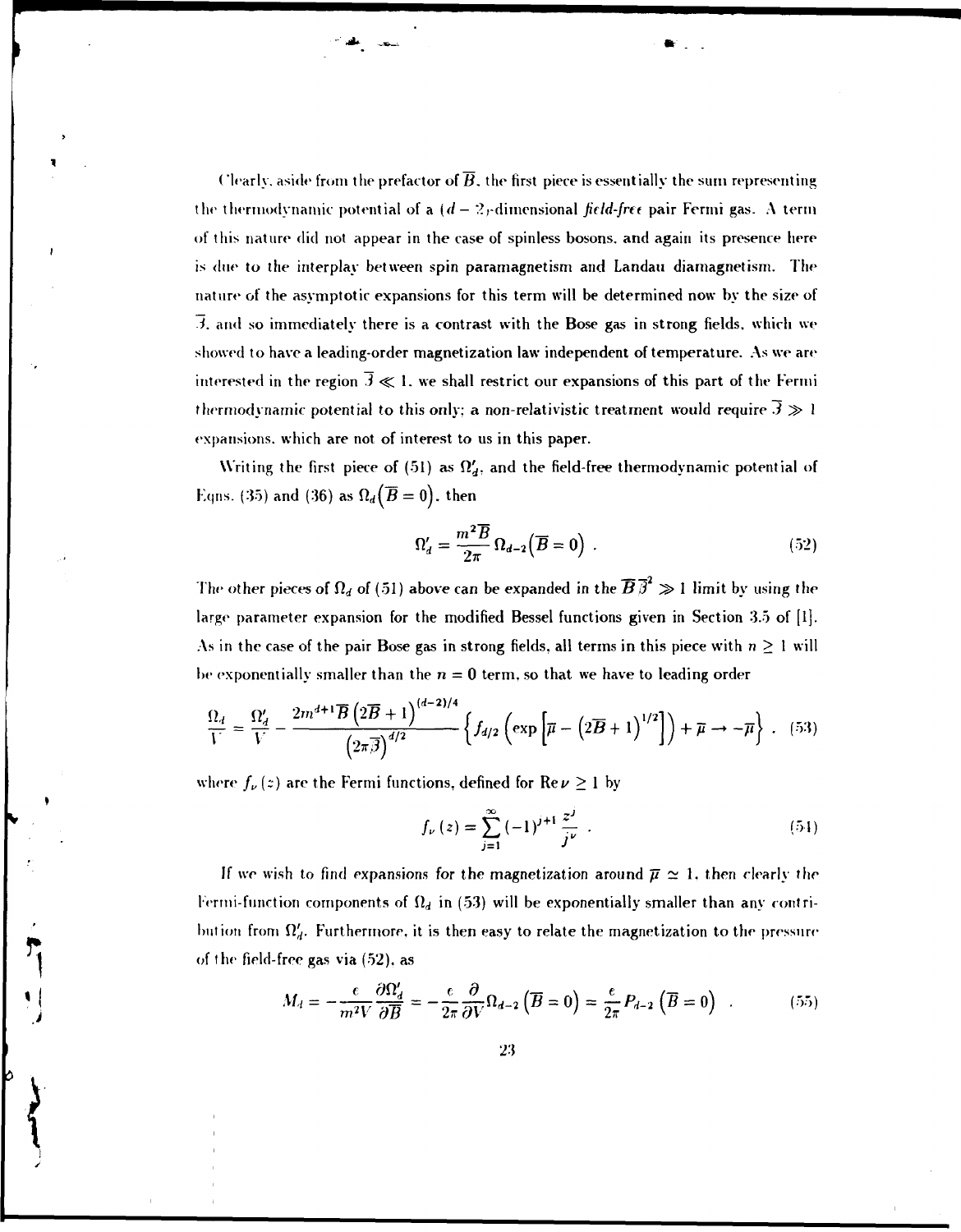The chemical potential around the characteristic temperature  $T_0$  is now givun by

' v\* .

$$
\overline{\mu} = 1 - (d - 3)t + \mathcal{O}\left(t^2\right) + \dots \tag{56}
$$

and our expansions for the pressure in Section 2 (II) and (16) will therefore allow us to find the magnetization expansions in the  $\bar{\mu} \simeq 1$  region for the gas in strong fields. As an example, we give the magnetization in three dimensions (for which we use the one-dimensional pressure expansion (11)):

$$
M_3 = \frac{\epsilon m^2}{4\pi^2} \left\{ \frac{\pi^2}{3\overline{\beta}_0^2} (1+2t) + \log\left(\frac{\overline{\beta}_0}{\pi}\right) - \gamma - \frac{1}{2} - t
$$
  
+  $\tau(3) \left(\frac{\overline{\beta}_0}{4\pi}\right)^2 (5-2t) + \mathcal{O}\left(\overline{\beta}_0^4\right) + \dots \right\} + \mathcal{O}\left(t^2\right) + \dots$  (57)

Interestingly, the field-independence of this magnetization law seems to have been caused by the strength of the field: it must be restated that this magnetization is due essentially to the fermions in the lowest Landau level with spin aligned with the field. Once the field is so high that the occupation of other spin states and Landau orbits is exponentially damped, the net paramagnetic moment is due only to these  $n = 0$ ,  $\sigma = 1$  fermions. However, the exclusion principle forces these fermior.s to occupy linear momentum states above the ground state, and hence the sensitivity of the magnetization to the temperature. Contrast this to the Bose gas in strong fields of Section 3.5 of [1]. Bose statistics allow all of the bosons to occupy the ground state, and hence the gas is able to maintain its ground-state, zero-temperature behavior up to  $T^{\textbf{2}}$   $\stackrel{<}{\sim}$   $eB.$ 

We should also also mention that it may be tempting to investigate expansions in other regions of  $\bar{\mu}$ -space, particularly  $\bar{\mu} \to 0$  and  $\bar{\mu} \simeq 2\bar{B}$ . However, the former will take us to a region which violates  $\overline{B} \overline{B}^2 \gg 1$ , and the latter will result in divergence problems for the expansions of  $\Omega_d$ , and so seems to be a low-temperature region which is not of interest to us here. Finally, it is important to note that in this strong-field region the role of the vacuum, and interactions, cannot be overlooked. This is a matter which we discussed in [I].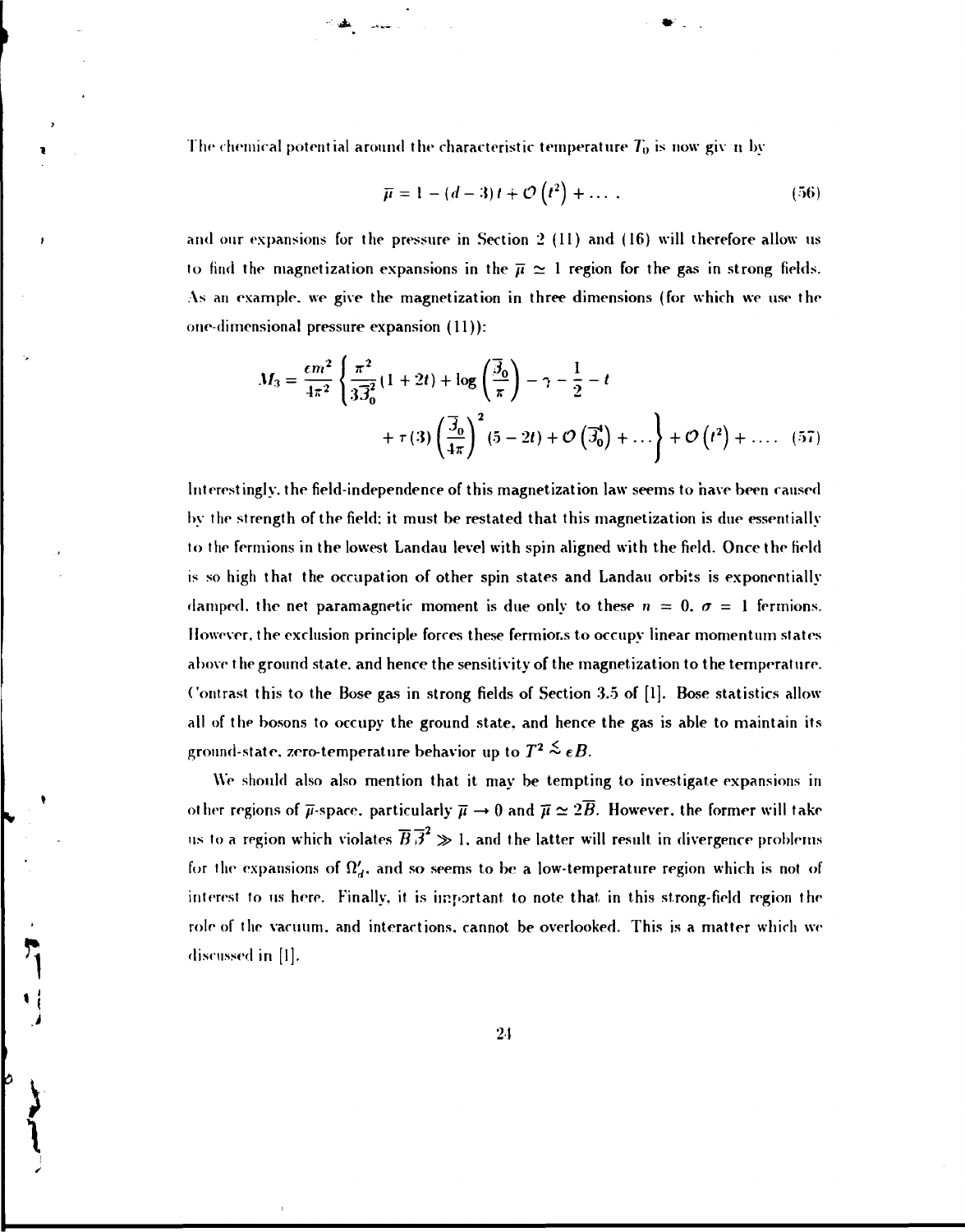## **4 Discussion and concluding remarks**

**- \*** 

Our study of the pair Fermi gas ha: taken us from consideration of the thermodynamic function expansions for no external fields, through to a consideration of the magnetized gas over a wide range of field strengths. It was readily apparent that the gas is paramagnetic due essentially to the contribution of the spins, which overcome the diamagnetic Landau orbit component: however for a relativistic energy spectrum an explicit calculation of the contribution of each component is not possible. Importantly, for each field-strength region, a different leading-order magnetization law was found (in our three dimensions, at least), indicating that the roles of field strength and temperature, and there relative magnitudes, are crucial to the behavior of this non-interacting gas. Curiously, but explicable, the magnetization in the strongest fields was found to be field-independent.

The role of pair production in the statistical mechanics of the magnetized pair Fermi gas was a more subtle one than in the corresponding Bose system. There, it provided the mechanism for total field expulsion: in the case of fermions. it allowed the paramagnetic moment of the spins to maintain its dominance over Landau diamagnetism.

The applicability of the magnetized pair Fermi gas as a model for various physical systems, such as exotic stellar objects and in cosmology, has recently led to considerable interest in the study of many-fermion systems at finite temperature and density in external magnetic fields. Chodos *rt nl.* [17] have presented a formulation for the electron propagator in a magnetic field with finite charge density and chemical potential. More recently. Elmfors *et al.* [18] have also investigated this system. They essentially present (in l.agrangian language) the effective action of a system of non-interacting fermions. and also includo the vacuum contribution, which they renormalize. The particle part of their Lagrangian is exactly the thermodynamic potential of the magnetized pair Fermi gas. which we have considered in detail in Section 3 of this paper. Elmfors *et al.* are able to glean some leading-order information from a Poisson-summation form for  $\Omega_d$ , for example they find the leading-order magnetization in the weak-field limit in three dimensions, our  $E_{\rm qn}$  (44). However, the full nature of the field and temperature expansions, which we have given (where applicable) in the intermediate quantum region and neutrino limit for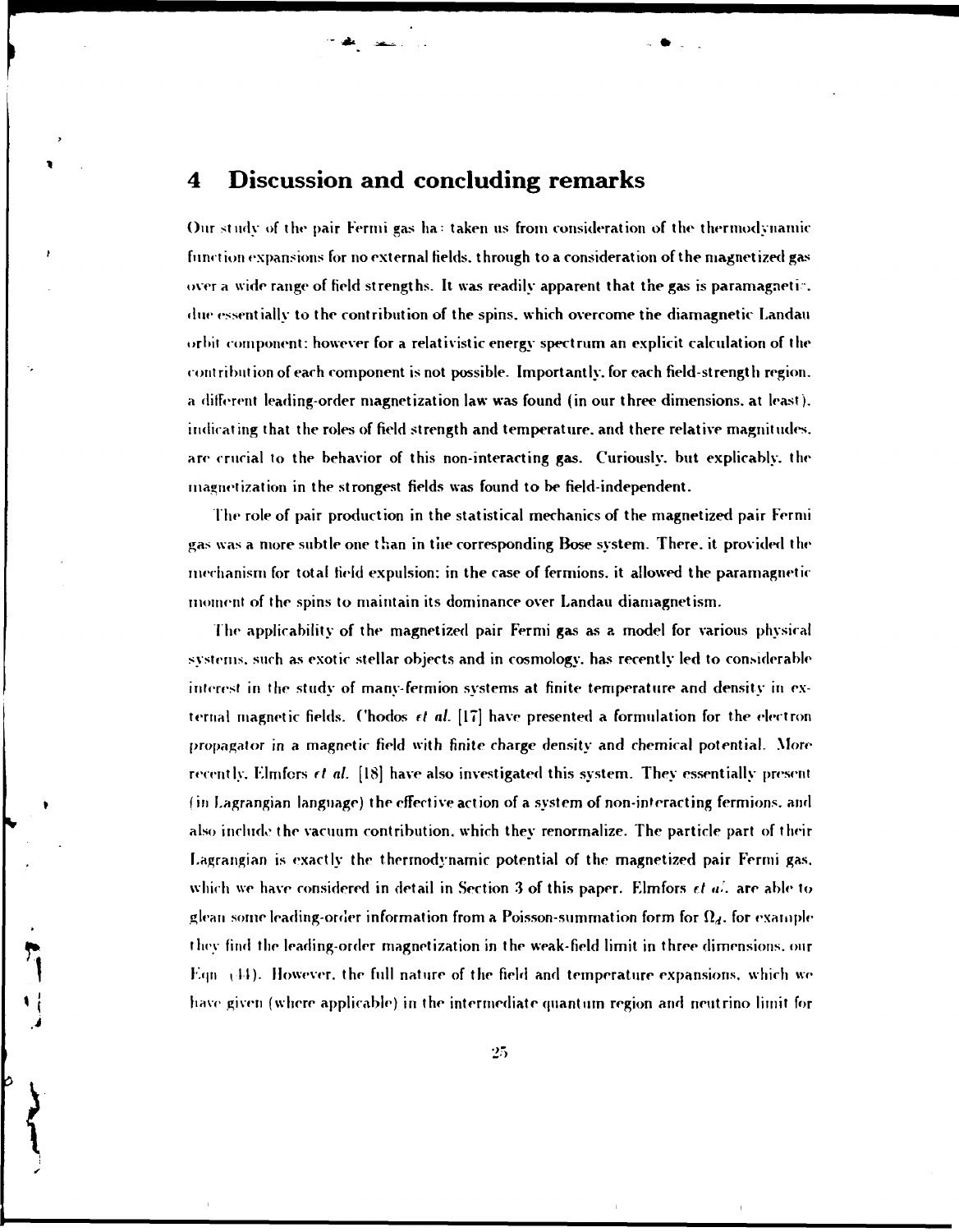weak, intermediate and strong fields, is readily obtained from the Mellin-transform technique which we have employed. Also. Elmfors *et al.* have investigated the low-temperature behavior of the pair Fermi system, when the system is degenerate. Whilst we have not considered this here, we point out that a study of the ground state of the relativistic Fermi gas has been given by Delsante and Frankel [19]. Finally, Chiu [20] discusses various aspects of the ground state of pair fermion systems in intense magnetic fields.

**""• )A .a\*\*\*...** 

At this point, we conclude our study of the magnetized pair Fermi gas. The next great challenge, for both pair Fermi and Bose systems, is to include interactions, such as interparticle electromagnetic couplings, or particle self-interactions. One would hope that a successful perturbative treatment of such systems would provide even greater insight into the behavior of exotic stellar objects, and cosmological events such as the electroweak phase transition, where the roles of temperature, finite charge densities, fields, and interactions are all important.

# **Acknowledgements**

f he authors would like to thank S. J. Teague for checking some of the zero-field calculations. Also, it is a pleasure to thank J. Choi, C. P. Dettmann and B. E. Hanlon for very useful and interesting discussions. J. D. and R. M. G. would like to acknowledge the financial support of the Australian Postgraduate Research Award Program.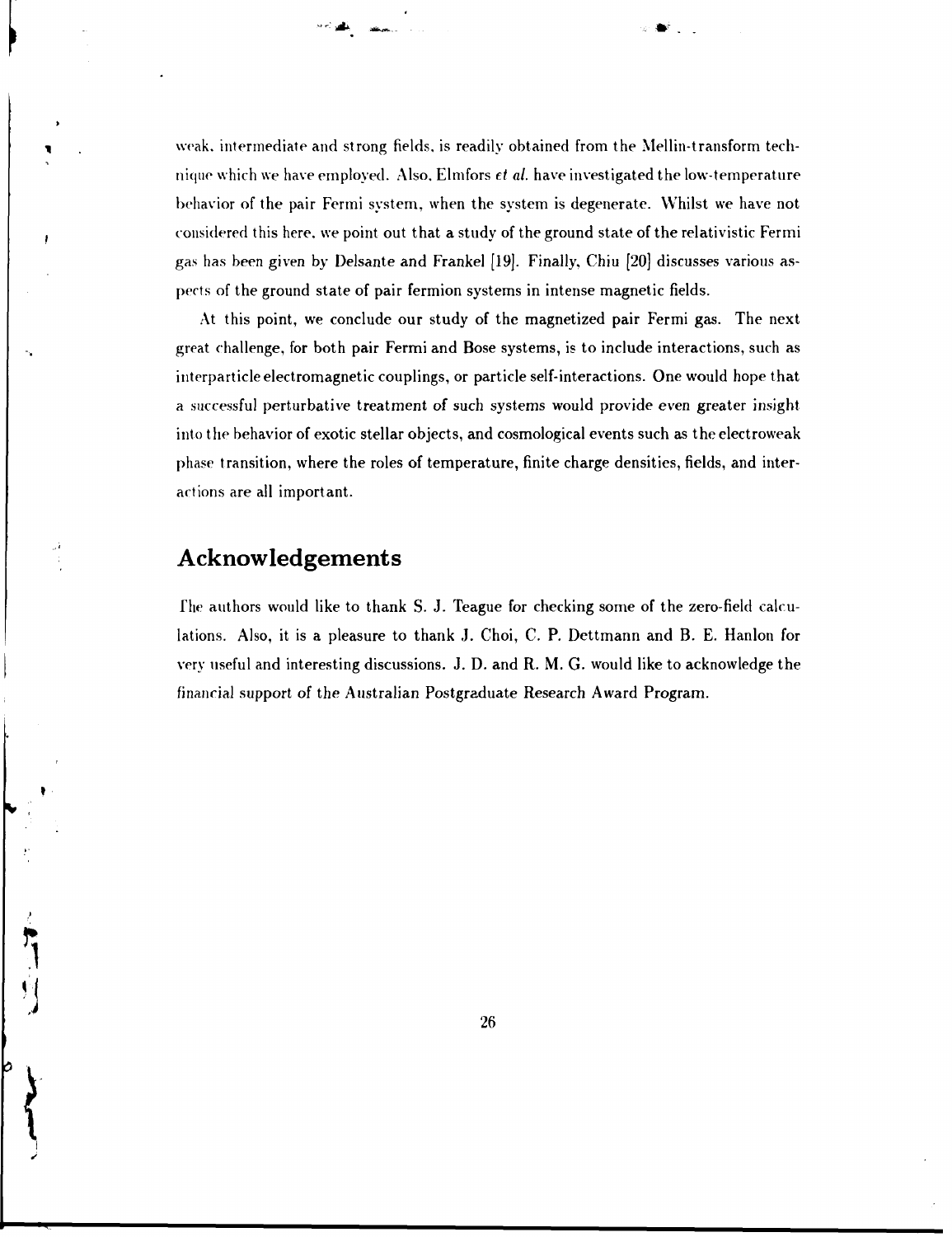# **References**

[1] J. Daicic. N.E. Frankel, R.M. Gailis and V. Kowalenko, University of Melbourne Preprint UM-P-93/44.

**.: »** 

- [2] K. Huang, Statistical Mechanics (Wiley, New York, 1987).
- [3] A.L. Fetter and J.D. Waleka, Quantum Theory of Many-Particle Systems (McGraw-Hill, New York, 1971).
- [4] S.R. Hore and N.E. Frankel, Ph,s. Rev. A 12 (1975) 1617.
- [5] S.R. Hore and N.E. Frankel, Phys. Rev. A 12 (1975) 2177.
- [6] A. Actor, Nucl. Phys. B 256 (1986) 689.

"•'\*• \* jafca..

- [7] N.P. Landsman and Ch.G. van Weert, Phys. Rep. 145 (1987) 141.
- [8] H.E. Haber and H.A. Weldon, J. Math. Phys. 23 (1982) 1852.
- [9] H-T. Elze, W. Greiner and J. Rafelski, J. Phys. G 6 (1980) L149.
- [10] A.E. Delsante and N.E. Frankel, Phys. Rev. D 20 (1979) 1795.
- [11] J. Rafelski, L.P. Fulcher and A. Klein, Phys. Rep. 38C (1978) 227.
- [12] V. Canuto and H.-Y. Chiu, Phys. Rev. 173 (1968) 1210, 1220 and 1229.
- [13] H.-Y. Chiu, V. Canuto and L. Fassio-Canuto, Phys. Rev. 176 (1968) 1438.
- [14] E.M. Chudnovsky, J. Phys. A 14 (1981) 2091.
- [15] D.E. Miller and P.S. Ray, Helv. Phys. Acta 57 (1984) 96;*ibid* 704.
- [16] V. Kowalenko, N.E. Frankel and K.C. Hines, Phys. Rep. 126 (1985) 109.
- [17] A. Chodos, K. Everding and D.A. Owen, Phys. Rev. D 42 (1990) 2881.
- [18] P. Elmfors, D. Persson and B-S. Skagerstam, Nordita Preprint NORDITA-93/35 P.